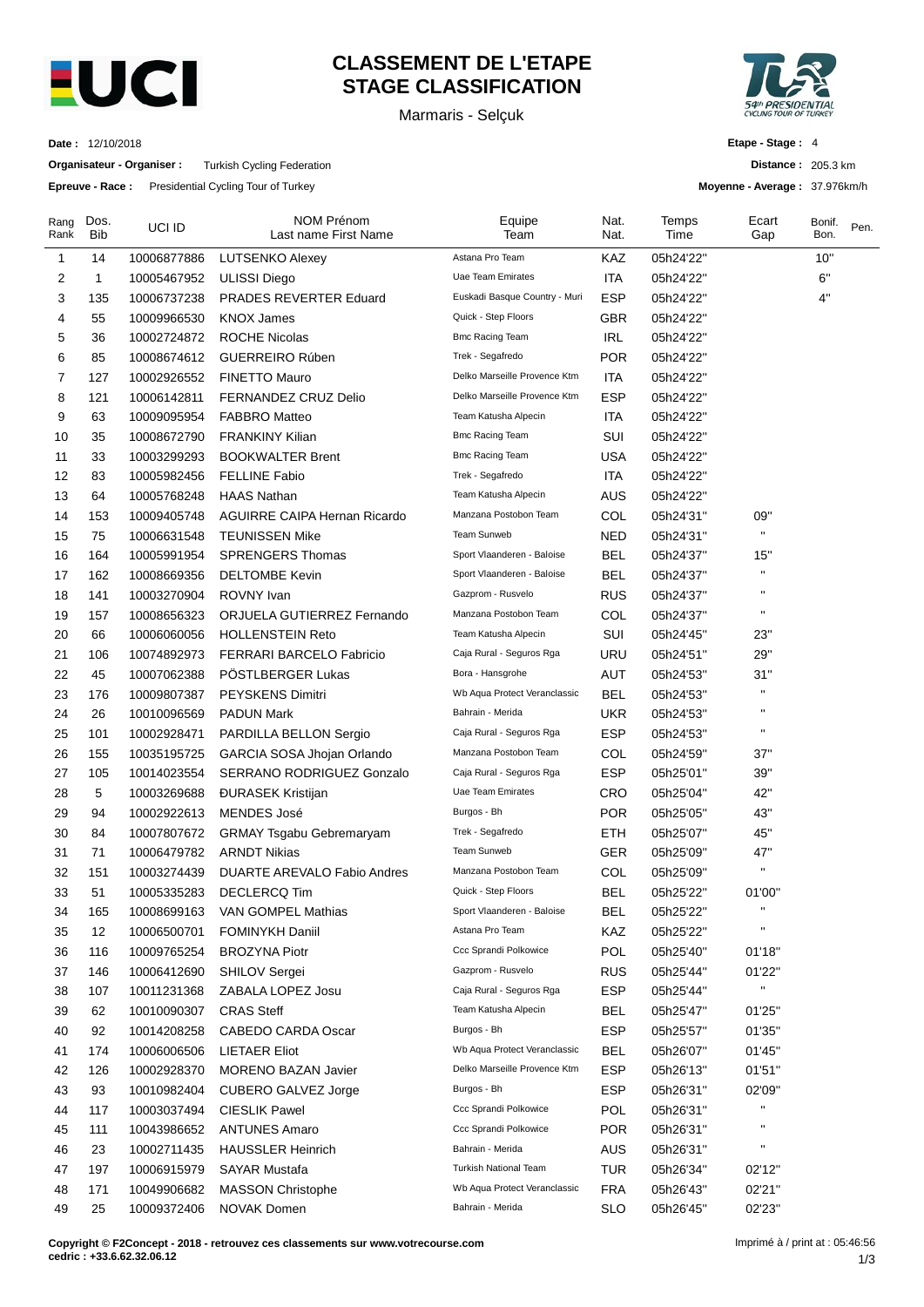| 50  | 161 | 10007750381 | DE GENDT Aime                    | Sport Vlaanderen - Baloise      | BEL        | 05h26'50" | 02'28"                 |
|-----|-----|-------------|----------------------------------|---------------------------------|------------|-----------|------------------------|
| 51  | 122 | 10006804330 | <b>TRARIEUX Julien</b>           | Delko Marseille Provence Ktm    | <b>FRA</b> | 05h26'56" | 02'34"                 |
| 52  | 31  | 10006480388 | <b>BEVIN Patrick</b>             | <b>Bmc Racing Team</b>          | <b>NZL</b> | 05h27'06" | 02'44"                 |
| 53  | 136 | 10074643908 | <b>BARCELO ARAGON Fernando</b>   | Euskadi Basque Country - Muri   | <b>ESP</b> | 05h27'17" | 02'55"                 |
| 54  | 97  | 10023848038 | <b>MITRI James</b>               | Burgos - Bh                     | NZL        | 05h27'25" | 03'03"                 |
| 55  | 156 | 10005827559 | <b>VILELA Ricardo</b>            | Manzana Postobon Team           | <b>POR</b> | 05h27'48" | 03'26"                 |
| 56  | 77  | 10007970249 | <b>VERVAEKE Louis</b>            | Team Sunweb                     | BEL        | 05h28'12" | 03'50"                 |
| 57  | 74  | 10002420132 | <b>TEN DAM Laurens</b>           | Team Sunweb                     | <b>NED</b> | 05h28'12" | $\mathbf{H}$           |
| 58  | 192 | 10005828165 | <b>BAKIRCI Nazim</b>             | Turkish National Team           | TUR        | 05h28'15" | 03'53"                 |
| 59  | 86  | 10006570924 | <b>REIJNEN Kiel</b>              | Trek - Segafredo                | <b>USA</b> | 05h28'15" | $\mathbf{H}$           |
| 60  | 11  | 10007219309 | <b>BIZHIGITOV Zhandos</b>        | Astana Pro Team                 | KAZ        | 05h28'15" | $\mathbf{H}$           |
| 61  | 172 | 10049906480 | <b>JULES Justin</b>              | Wb Aqua Protect Veranclassic    | <b>FRA</b> | 05h28'15" | $\mathbf{H}$           |
| 62  | 76  | 10007079970 | <b>THEUNS Edward</b>             | Team Sunweb                     | BEL        | 05h28'36" | 04'14"                 |
| 63  | 81  | 10002208853 | DE KORT Koen                     | Trek - Segafredo                | <b>NED</b> | 05h28'36" | $\mathbf{H}$           |
| 64  | 73  | 10003092866 | <b>FROHLINGER Johannes</b>       | Team Sunweb                     | <b>GER</b> | 05h28'36" | $\mathbf{H}$           |
| 65  | 145 | 10002832279 | <b>TRUSOV Nikolay</b>            | Gazprom - Rusvelo               | <b>RUS</b> | 05h28'37" | 04'15"                 |
| 66  | 144 | 10002833087 | <b>KOZONTCHUK Dmitriy</b>        | Gazprom - Rusvelo               | <b>RUS</b> | 05h28'37" | п                      |
|     | 91  |             | <b>BOL Jetse</b>                 | Burgos - Bh                     | <b>NED</b> | 05h28'56" |                        |
| 67  |     | 10048454413 |                                  | <b>Bmc Racing Team</b>          |            |           | 04'34"                 |
| 68  | 34  | 10002986065 | <b>DRUCKER Jean-Pierre</b>       | Quick - Step Floors             | LUX        | 05h28'58" | 04'36"                 |
| 69  | 57  | 10002782264 | ŠTYBAR Zdenek                    |                                 | <b>CZE</b> | 05h29'26" | 05'04"                 |
| 70  | 102 | 10006878900 | <b>REIS Rafael</b>               | Caja Rural - Seguros Rga        | <b>POR</b> | 05h29'42" | 05'20"<br>$\mathbf{H}$ |
| 71  | 104 | 10007517682 | SILVA Joaquim                    | Caja Rural - Seguros Rga        | <b>POR</b> | 05h29'42" | $\mathbf{H}$           |
| 72  | 6   | 10006535356 | <b>LAENGEN Vegard Stake</b>      | <b>Uae Team Emirates</b>        | <b>NOR</b> | 05h29'42" |                        |
| 73  | 24  | 10004505531 | NAVARDAUSKAS Ramunas             | Bahrain - Merida                | LTU        | 05h29'46" | 05'24"                 |
| 74  | 175 | 10010976744 | <b>MORTIER Julien</b>            | Wb Aqua Protect Veranclassic    | <b>BEL</b> | 05h30'19" | 05'57"                 |
| 75  | 13  | 10009816077 | <b>GIDICH Yevgeniy</b>           | Astana Pro Team                 | KAZ        | 05h30'39" | 06'17"                 |
| 76  | 133 | 10006280530 | <b>SANZ UNZUE Enrique</b>        | Euskadi Basque Country - Muri   | <b>ESP</b> | 05h30'39" | $\mathbf{H}$           |
| 77  | 37  | 10002909980 | WYSS Danilo                      | <b>Bmc Racing Team</b>          | SUI        | 05h30'39" | $\mathbf{H}$           |
| 78  | 194 | 10009197301 | <b>BALKAN Onur</b>               | <b>Turkish National Team</b>    | TUR        | 05h31'15" | 06'53"                 |
| 79  | 96  | 10054193476 | <b>SESSLER Nicolas</b>           | Burgos - Bh                     | <b>BRA</b> | 05h31'15" | $\mathbf{H}$           |
| 80  | 167 | 10008699466 | VAN ROOY Kenneth                 | Sport Vlaanderen - Baloise      | BEL        | 05h31'15" | $\mathbf{H}$           |
| 81  | 173 | 10006679644 | <b>KIRSCH Alex</b>               | Wb Aqua Protect Veranclassic    | LUX        | 05h31'15" | $\blacksquare$         |
| 82  | 137 | 10006886879 | <b>TXOPERENA MATXIKOTE Beñat</b> | Euskadi Basque Country - Muri   | <b>ESP</b> | 05h31'15" | $\blacksquare$         |
| 83  | 186 | 10008131513 | ROSA Massimo                     | Wilier Triestina - Selle Italia | ITA        | 05h31'15" | $\mathbf{H}$           |
| 84  | 53  | 10009230441 | <b>HODEG CHAGUI Alvaro Jose</b>  | Quick - Step Floors             | COL        | 05h31'15" | $\blacksquare$         |
| 85  | 3   |             | 10007890730 CONSONNI Simone      | Uae Team Emirates               | <b>ITA</b> | 05h31'15" |                        |
| 86  | 163 | 10010005027 | NOPPE Christophe                 | Sport Vlaanderen - Baloise      | <b>BEL</b> | 05h31'15" | $\blacksquare$         |
| 87  | 142 | 10005914758 | <b>BOEV</b> Igor                 | Gazprom - Rusvelo               | <b>RUS</b> | 05h31'15" |                        |
| 88  | 132 | 10008661070 | ARISTI GARDOKI Mikel             | Euskadi Basque Country - Muri   | <b>ESP</b> | 05h31'15" |                        |
| 89  | 114 | 10007946506 | <b>PALUTA Michal</b>             | Ccc Sprandi Polkowice           | POL        | 05h31'15" | $\blacksquare$         |
| 90  | 61  | 10002937464 | <b>BELKOV Maxim</b>              | Team Katusha Alpecin            | <b>RUS</b> | 05h31'15" | $\mathbf{H}$           |
| 91  | 46  | 10004572724 | SAGAN Juraj                      | Bora - Hansgrohe                | <b>SVK</b> | 05h31'15" |                        |
| 92  | 43  | 10006874553 | MC CARTHY Jay                    | Bora - Hansgrohe                | AUS        | 05h31'15" | $\blacksquare$         |
| 93  | 47  | 10002879062 | <b>SARAMOTINS Alekseis</b>       | Bora - Hansgrohe                | LAT        | 05h31'21" | 06'59"                 |
| 94  | 143 | 10009986233 | <b>KURIYANOV Stepan</b>          | Gazprom - Rusvelo               | <b>RUS</b> | 05h32'02" | 07'40"                 |
| 95  | 32  | 10008664508 | <b>BOHLI Tom</b>                 | <b>Bmc Racing Team</b>          | SUI        | 05h32'02" |                        |
| 96  | 67  | 10008694113 | <b>SCHMIDT WÜRTZ Mads</b>        | Team Katusha Alpecin            | <b>DEN</b> | 05h32'02" | н                      |
| 97  | 17  | 10006895569 | ZAKHAROV Artyom                  | Astana Pro Team                 | KAZ        | 05h32'02" | п                      |
| 98  | 44  | 10005390352 | PELUCCHI Matteo                  | Bora - Hansgrohe                | ITA        | 05h32'02" |                        |
| 99  | 123 | 10006801296 | <b>JONES Brenton</b>             | Delko Marseille Provence Ktm    | <b>AUS</b> | 05h32'02" |                        |
| 100 | 147 | 10005890712 | PORSEV Alexander                 | Gazprom - Rusvelo               | <b>RUS</b> | 05h32'02" | $\blacksquare$         |
| 101 | 82  | 10005379339 | DEGENKOLB John                   | Trek - Segafredo                | GER        | 05h32'02" |                        |
| 102 | 15  | 10005964167 | <b>MOSER Moreno</b>              | Astana Pro Team                 | <b>ITA</b> | 05h32'02" | $\blacksquare$         |
| 103 | 113 | 10005750262 | <b>GRADEK Kamil</b>              | Ccc Sprandi Polkowice           | POL        | 05h32'22" | 08'00"                 |
| 104 | 27  | 10008689766 | <b>PER David</b>                 | Bahrain - Merida                | <b>SLO</b> | 05h32'27" | 08'05"                 |
| 105 | 87  | 10003322939 | VAN POPPEL Boy                   | Trek - Segafredo                | <b>NED</b> | 05h32'32" | 08'10"                 |
| 106 | 191 | 10007508790 | <b>ORKEN Ahmet</b>               | <b>Turkish National Team</b>    | <b>TUR</b> | 05h33'40" | 09'18"                 |
| 107 | 195 | 10009267524 | <b>AKDILEK Ahmet</b>             | Turkish National Team           | <b>TUR</b> | 05h33'40" | П                      |
| 108 | 16  | 10003264941 | TLEUBAYEV Ruslan                 | Astana Pro Team                 | KAZ        | 05h34'19" | 09'57"                 |
| 109 | 7   | 10001426890 | NIEMIEC Przemyslaw               | Uae Team Emirates               | POL        | 05h34'36" | 10'14"                 |
|     |     |             |                                  |                                 |            |           |                        |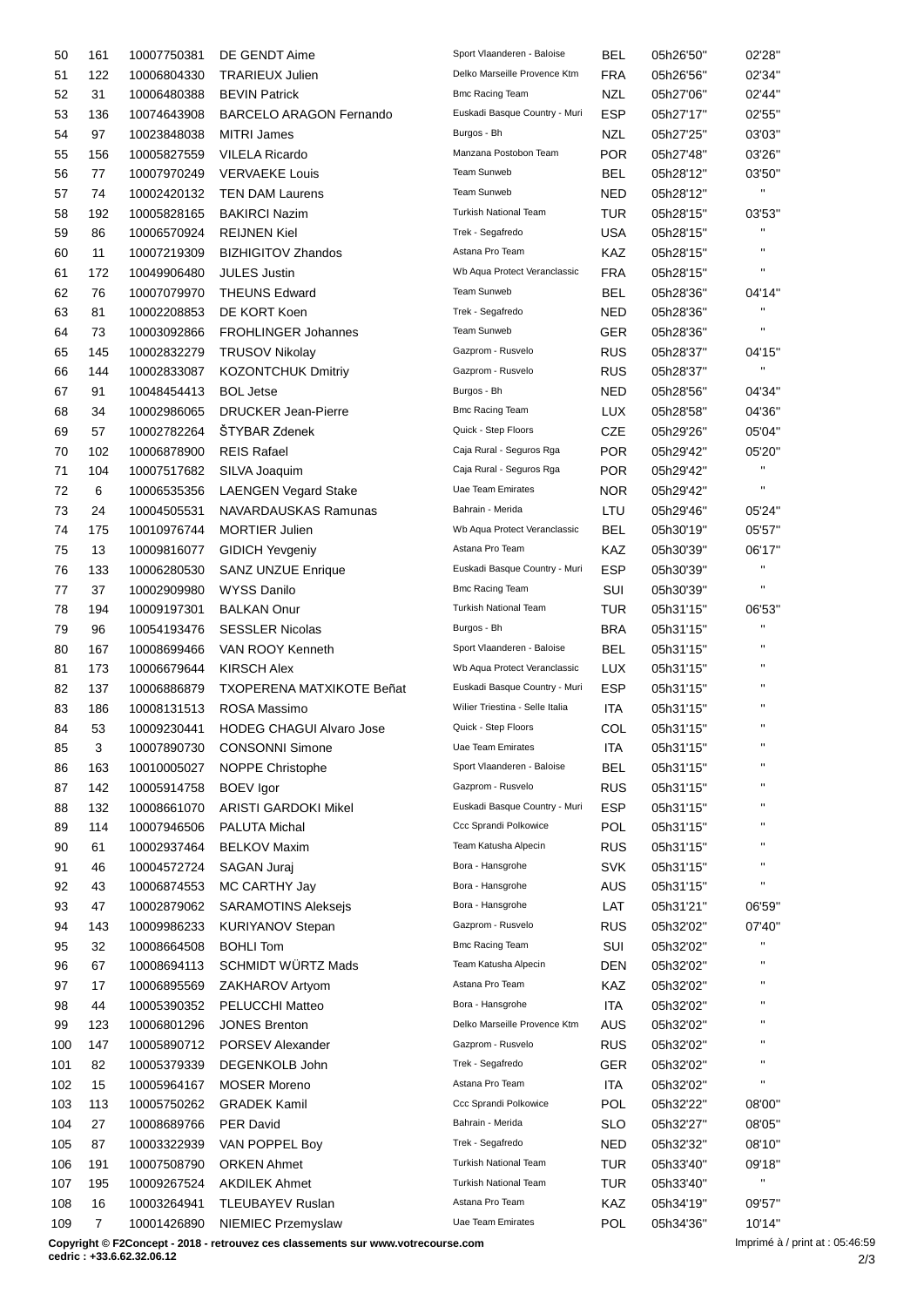| 110 | 185            | 10001661108 | POZZATO Filippo              | Wilier Triestina - Selle Italia | <b>ITA</b> | 05h34'36" | $\mathbf{H}$ |    |
|-----|----------------|-------------|------------------------------|---------------------------------|------------|-----------|--------------|----|
| 111 | 187            | 10006917700 | <b>ZHUPA Eugert</b>          | Wilier Triestina - Selle Italia | <b>ALB</b> | 05h34'36" | $\mathbf{H}$ |    |
| 112 | 115            | 10009640063 | <b>SAJNOK Szymon</b>         | Ccc Sprandi Polkowice           | <b>POL</b> | 05h34'36" |              |    |
| 113 | 183            | 10007744624 | <b>PACIONI Luca</b>          | Wilier Triestina - Selle Italia | <b>ITA</b> | 05h34'36" |              |    |
| 114 | 134            | 10007777461 | RODRIGUEZ RECHE Sergio       | Euskadi Basque Country - Muri   | <b>ESP</b> | 05h34'36" | $\mathbf{H}$ |    |
| 115 | 177            | 10007969643 | <b>STASSEN Julien</b>        | Wb Aqua Protect Veranclassic    | <b>BEL</b> | 05h34'36" | $\mathbf{H}$ |    |
| 116 | 181            | 10009974816 | <b>BEVILACQUA Simone</b>     | Wilier Triestina - Selle Italia | <b>ITA</b> | 05h35'24" | 11'02"       |    |
| 117 | 54             | 10002264023 | <b>KEISSE Iljo</b>           | Quick - Step Floors             | <b>BEL</b> | 05h36'00" | 11'38"       | 3" |
| 118 | 125            | 10007892245 | KASPERKIEWICZ Przemyslaw     | Delko Marseille Provence Ktm    | POL        | 05h36'00" |              |    |
| 119 | 103            | 10009519118 | <b>IRISARRI RINCON Jon</b>   | Caja Rural - Seguros Rga        | <b>ESP</b> | 05h36'00" | $\mathbf{H}$ | 1" |
| 120 | 196            | 10008683100 | <b>SAMLI Feritcan</b>        | <b>Turkish National Team</b>    | <b>TUR</b> | 05h36'00" | $\mathbf{H}$ |    |
| 121 | 182            | 10004739442 | <b>COLEDAN Marco</b>         | Wilier Triestina - Selle Italia | <b>ITA</b> | 05h36'02" | 11'40"       |    |
| 122 | 184            | 10006903754 | <b>BERTAZZO Liam</b>         | Wilier Triestina - Selle Italia | <b>ITA</b> | 05h36'02" | $\mathbf{H}$ |    |
| 123 | 131            | 10009804963 | BARRENETXEA URIARTE Ander    | Euskadi Basque Country - Muri   | <b>ESP</b> | 05h36'02" | $\mathbf{H}$ |    |
| 124 | 193            | 10007593868 | <b>ATALAY Muhammed</b>       | <b>Turkish National Team</b>    | <b>TUR</b> | 05h36'02" | $\mathbf{H}$ |    |
| 125 | 112            | 10006492314 | <b>BERNAS Pawel</b>          | Ccc Sprandi Polkowice           | POL        | 05h36'12" | 11'50"       |    |
| 126 | 42             | 10003349312 | <b>BODNAR Maciej</b>         | Bora - Hansgrohe                | POL        | 05h36'12" | $\mathbf{H}$ |    |
| 127 | 95             | 10006555867 | <b>RUBIO HERNANDEZ Diego</b> | Burgos - Bh                     | <b>ESP</b> | 05h36'12" | $\mathbf{H}$ |    |
| 128 | 21             | 10002833188 | <b>BOLE Grega</b>            | Bahrain - Merida                | <b>SLO</b> | 05h36'12" | $\mathbf{H}$ |    |
| 129 | 41             | 10006599519 | <b>BENNETT Sam</b>           | Bora - Hansgrohe                | <b>IRL</b> | 05h36'20" | 11'58"       |    |
| 130 | 56             | 10003039013 | RICHEZE Maximiliano Ariel    | Quick - Step Floors             | ARG        | 05h36'58" | 12'36"       |    |
| 131 | 154            | 10010169321 | <b>REYES ORTEGA Aldemar</b>  | Manzana Postobon Team           | COL        | 05h37'48" | 13'26"       |    |
| 132 | 152            | 10010985939 | SIERRA SANCHEZ Yecid Arturo  | Manzana Postobon Team           | <b>COL</b> | 05h38'06" | 13'44"       |    |
| 133 | $\overline{2}$ | 10006875563 | BYSTRØM Sven Erik            | <b>Uae Team Emirates</b>        | <b>NOR</b> | 05h38'24" | 14'02"       |    |
| 134 | 4              | 10007518692 | <b>CONTI Valerio</b>         | <b>Uae Team Emirates</b>        | <b>ITA</b> | 05h38'24" | $\mathbf{H}$ |    |
| 135 | 166            | 10002310604 | VAN HECKE Preben             | Sport Vlaanderen - Baloise      | <b>BEL</b> | 05h39'17" | 14'55"       | 2" |
| 136 | 124            | 10004599905 | <b>MIHAYLOV Nikolav</b>      | Delko Marseille Provence Ktm    | <b>BUL</b> | 05h42'27" | 18'05"       |    |

**Aucun coureur hors-dÈlai / No OTL**

**Nombre de partants : 137**

**Aucun non partant - No DN** S

**ABANDONS - DNF** Dossard/Bib 22 - GARCIA CORTINA Ivan - Bahrain - Merida - 10008658545 Numbers : 1

**Juge ‡ l'arrivÈe** SIPEROZDOL Celel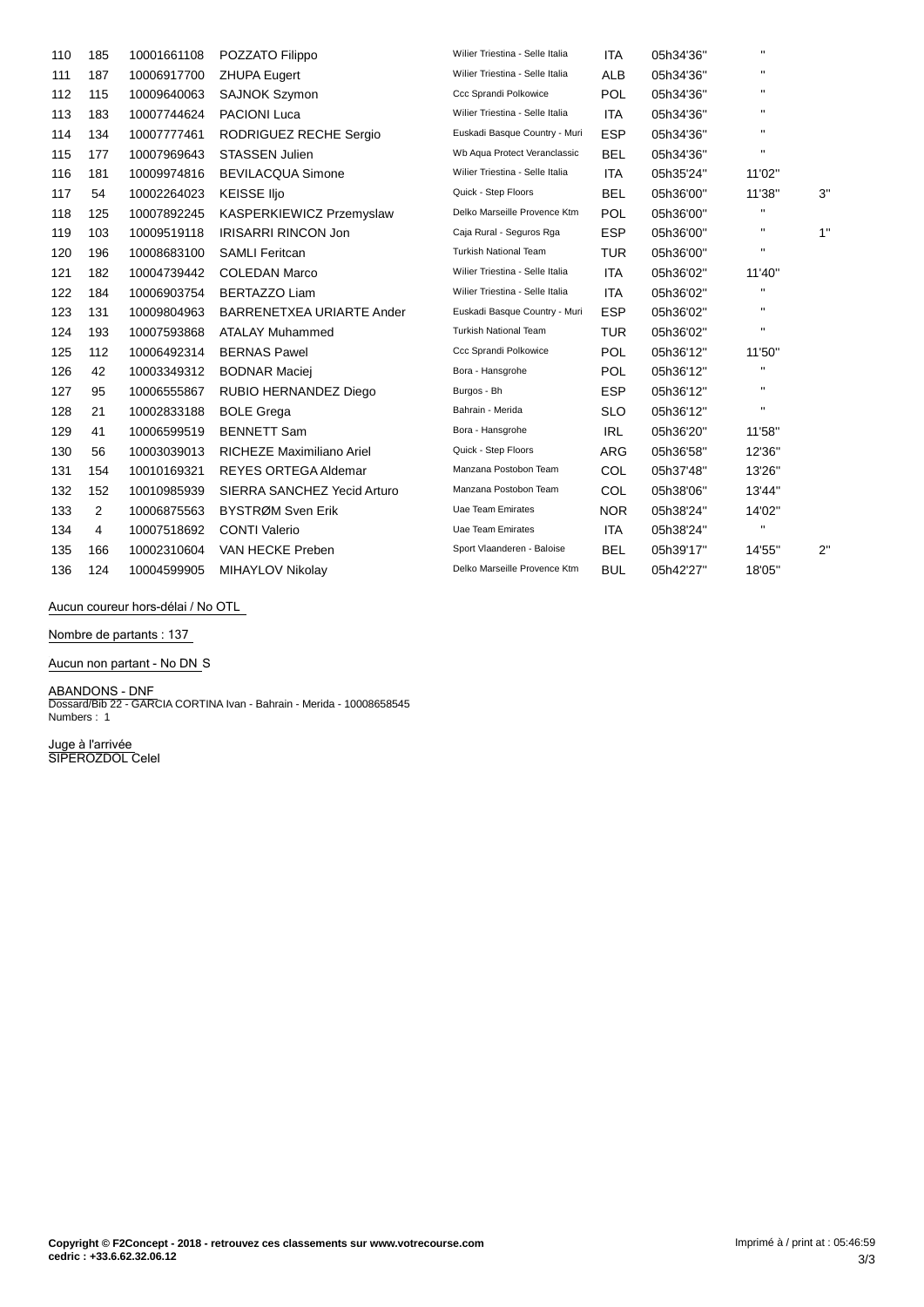

## **CLASSEMENT GENERAL GENERAL CLASSIFICATION**

Marmaris - Selçuk



**Distance :** 646.1 km

**Etape - Stage :** 4

**Date :** 12/10/2018

**Organisateur - Organiser :** Turkish Cycling Federation

**Epreuve - Race :** Presidential Cycling Tour of Turkey

|              |                    | <b>Race: Condential Oyelling Todi of Turket</b> |                                           |                                 | Moyenne - Average: 41.476km/h |               |              |
|--------------|--------------------|-------------------------------------------------|-------------------------------------------|---------------------------------|-------------------------------|---------------|--------------|
| Rang<br>Rank | Dos.<br><b>Bib</b> | UCI ID                                          | <b>NOM Prénom</b><br>Last name First Name | Equipe<br>Team                  | Nat.<br>Nat.                  | Temps<br>Time | Ecart<br>Gap |
| 1            | 14                 | 10006877886                                     | <b>LUTSENKO Alexey</b>                    | Astana Pro Team                 | KAZ                           | 15h34'30"     |              |
| 2            | $\mathbf{1}$       | 10005467952                                     | <b>ULISSI Diego</b>                       | Uae Team Emirates               | ITA                           | 15h34'34"     | 04"          |
| 3            | 135                | 10006737238                                     | PRADES REVERTER Eduard                    | Euskadi Basque Country - Murias | <b>ESP</b>                    | 15h34'36"     | 06"          |
| 4            | 64                 | 10005768248                                     | <b>HAAS Nathan</b>                        | Team Katusha Alpecin            | AUS                           | 15h34'40"     | 10"          |
| 5            | 85                 | 10008674612                                     | <b>GUERREIRO Rúben</b>                    | Trek - Segafredo                | <b>POR</b>                    | 15h34'40"     | $\mathbf{H}$ |
| 6            | 121                | 10006142811                                     | FERNANDEZ CRUZ Delio                      | Delko Marseille Provence Ktm    | ESP                           | 15h34'40"     | $\mathbf{u}$ |
| 7            | 83                 | 10005982456                                     | <b>FELLINE Fabio</b>                      | Trek - Segafredo                | ITA                           | 15h34'40"     | $\mathbf{H}$ |
| 8            | 127                | 10002926552                                     | <b>FINETTO Mauro</b>                      | Delko Marseille Provence Ktm    | ITA                           | 15h34'40"     | $\mathbf{H}$ |
| 9            | 63                 | 10009095954                                     | <b>FABBRO Matteo</b>                      | Team Katusha Alpecin            | ITA                           | 15h34'40"     | $\mathbf{H}$ |
| 10           | 36                 | 10002724872                                     | <b>ROCHE Nicolas</b>                      | <b>Bmc Racing Team</b>          | <b>IRL</b>                    | 15h34'40"     | $\mathbf{H}$ |
| 11           | 35                 | 10008672790                                     | <b>FRANKINY Kilian</b>                    | <b>Bmc Racing Team</b>          | SUI                           | 15h34'40"     | $\mathbf{H}$ |
| 12           | 33                 | 10003299293                                     | <b>BOOKWALTER Brent</b>                   | <b>Bmc Racing Team</b>          | USA                           | 15h34'40"     | H.           |
| 13           | 75                 | 10006631548                                     | <b>TEUNISSEN Mike</b>                     | Team Sunweb                     | <b>NED</b>                    | 15h34'49"     | 19"          |
| 14           | 153                | 10009405748                                     | <b>AGUIRRE CAIPA Hernan Ricardo</b>       | Manzana Postobon Team           | COL                           | 15h34'49"     | H.           |
| 15           | 164                | 10005991954                                     | <b>SPRENGERS Thomas</b>                   | Sport Vlaanderen - Baloise      | <b>BEL</b>                    | 15h34'52"     | 22"          |
| 16           | 157                | 10008656323                                     | ORJUELA GUTIERREZ Fernando                | Manzana Postobon Team           | COL                           | 15h34'54"     | 24"          |
| 17           | 162                | 10008669356                                     | <b>DELTOMBE Kevin</b>                     | Sport Vlaanderen - Baloise      | BEL                           | 15h34'55"     | 25"          |
| 18           | 141                | 10003270904                                     | ROVNY Ivan                                | Gazprom - Rusvelo               | <b>RUS</b>                    | 15h34'55"     | $\mathbf{H}$ |
| 19           | 66                 | 10006060056                                     | <b>HOLLENSTEIN Reto</b>                   | Team Katusha Alpecin            | SUI                           | 15h35'03"     | 33"          |
| 20           | 55                 | 10009966530                                     | <b>KNOX James</b>                         | Quick - Step Floors             | <b>GBR</b>                    | 15h35'06"     | 36"          |
| 21           | 106                | 10074892973                                     | FERRARI BARCELO Fabricio                  | Caja Rural - Seguros Rga        | URU                           | 15h35'09"     | 39"          |
| 22           | 176                | 10009807387                                     | PEYSKENS Dimitri                          | Wb Aqua Protect Veranclassic    | <b>BEL</b>                    | 15h35'11"     | 41"          |
| 23           | 45                 | 10007062388                                     | PÖSTLBERGER Lukas                         | Bora - Hansgrohe                | AUT                           | 15h35'11"     | $\mathbf{H}$ |
| 24           | 101                | 10002928471                                     | PARDILLA BELLON Sergio                    | Caja Rural - Seguros Rga        | <b>ESP</b>                    | 15h35'11"     | $\mathbf{H}$ |
| 25           | 26                 | 10010096569                                     | <b>PADUN Mark</b>                         | Bahrain - Merida                | <b>UKR</b>                    | 15h35'11"     | H.           |
| 26           | 155                | 10035195725                                     | GARCIA SOSA Jhojan Orlando                | Manzana Postobon Team           | COL                           | 15h35'17"     | 47"          |
| 27           | 105                | 10014023554                                     | SERRANO RODRIGUEZ Gonzalo                 | Caja Rural - Seguros Rga        | <b>ESP</b>                    | 15h35'19"     | 49"          |
| 28           | 5                  | 10003269688                                     | <b>ĐURASEK Kristijan</b>                  | <b>Uae Team Emirates</b>        | CRO                           | 15h35'22"     | 52"          |
| 29           | 94                 | 10002922613                                     | <b>MENDES José</b>                        | Burgos - Bh                     | <b>POR</b>                    | 15h35'23"     | 53"          |
| 30           | 84                 | 10007807672                                     | <b>GRMAY Tsgabu Gebremaryam</b>           | Trek - Segafredo                | ETH                           | 15h35'25"     | 55"          |
| 31           | 71                 | 10006479782                                     | <b>ARNDT Nikias</b>                       | <b>Team Sunweb</b>              | GER                           | 15h35'27"     | 57"          |
| 32           | 51                 | 10005335283                                     | <b>DECLERCQ Tim</b>                       | Quick - Step Floors             | <b>BEL</b>                    | 15h35'40"     | 01'10"       |
| 33           | 165                | 10008699163                                     | VAN GOMPEL Mathias                        | Sport Vlaanderen - Baloise      | <b>BEL</b>                    | 15h35'40"     |              |
| 34           | 12                 | 10006500701                                     | <b>FOMINYKH Daniil</b>                    | Astana Pro Team                 | KAZ                           | 15h35'40"     |              |
| 35           | 151                | 10003274439                                     | DUARTE AREVALO Fabio Andres               | Manzana Postobon Team           | COL                           | 15h35'53"     | 01'23"       |
| 36           | 116                | 10009765254                                     | <b>BROZYNA Piotr</b>                      | Ccc Sprandi Polkowice           | <b>POL</b>                    | 15h35'58"     | 01'28"       |
| 37           | 107                | 10011231368                                     | ZABALA LOPEZ Josu                         | Caja Rural - Seguros Rga        | ESP                           | 15h36'00"     | 01'30"       |
| 38           | 146                | 10006412690                                     | <b>SHILOV Sergei</b>                      | Gazprom - Rusvelo               | <b>RUS</b>                    | 15h36'02"     | 01'32"       |
| 39           | 62                 | 10010090307                                     | <b>CRAS Steff</b>                         | Team Katusha Alpecin            | <b>BEL</b>                    | 15h36'05"     | 01'35"       |
| 40           | 92                 | 10014208258                                     | CABEDO CARDA Oscar                        | Burgos - Bh                     | <b>ESP</b>                    | 15h36'15"     | 01'45"       |
| 41           | 174                | 10006006506                                     | LIETAER Eliot                             | Wb Aqua Protect Veranclassic    | BEL                           | 15h36'25"     | 01'55"       |
| 42           | 111                | 10043986652                                     | <b>ANTUNES Amaro</b>                      | Ccc Sprandi Polkowice           | <b>POR</b>                    | 15h36'49"     | 02'19"       |
| 43           | 117                | 10003037494                                     | <b>CIESLIK Pawel</b>                      | Ccc Sprandi Polkowice           | <b>POL</b>                    | 15h36'49"     | H.           |
| 44           | 23                 | 10002711435                                     | <b>HAUSSLER Heinrich</b>                  | Bahrain - Merida                | <b>AUS</b>                    | 15h36'49"     | $\mathbf{H}$ |
| 45           | 126                | 10002928370                                     | <b>MORENO BAZAN Javier</b>                | Delko Marseille Provence Ktm    | ESP                           | 15h36'57"     | 02'27"       |
| 46           | 171                | 10049906682                                     | <b>MASSON Christophe</b>                  | Wb Aqua Protect Veranclassic    | <b>FRA</b>                    | 15h37'01"     | 02'31"       |
| 47           | 161                | 10007750381                                     | DE GENDT Aime                             | Sport Vlaanderen - Baloise      | <b>BEL</b>                    | 15h37'08"     | 02'38"       |
| 48           | 122                | 10006804330                                     | <b>TRARIEUX Julien</b>                    | Delko Marseille Provence Ktm    | <b>FRA</b>                    | 15h37'14"     | 02'44"       |
| 49           | 31                 | 10006480388                                     | <b>BEVIN Patrick</b>                      | <b>Bmc Racing Team</b>          | <b>NZL</b>                    | 15h37'24"     | 02'54"       |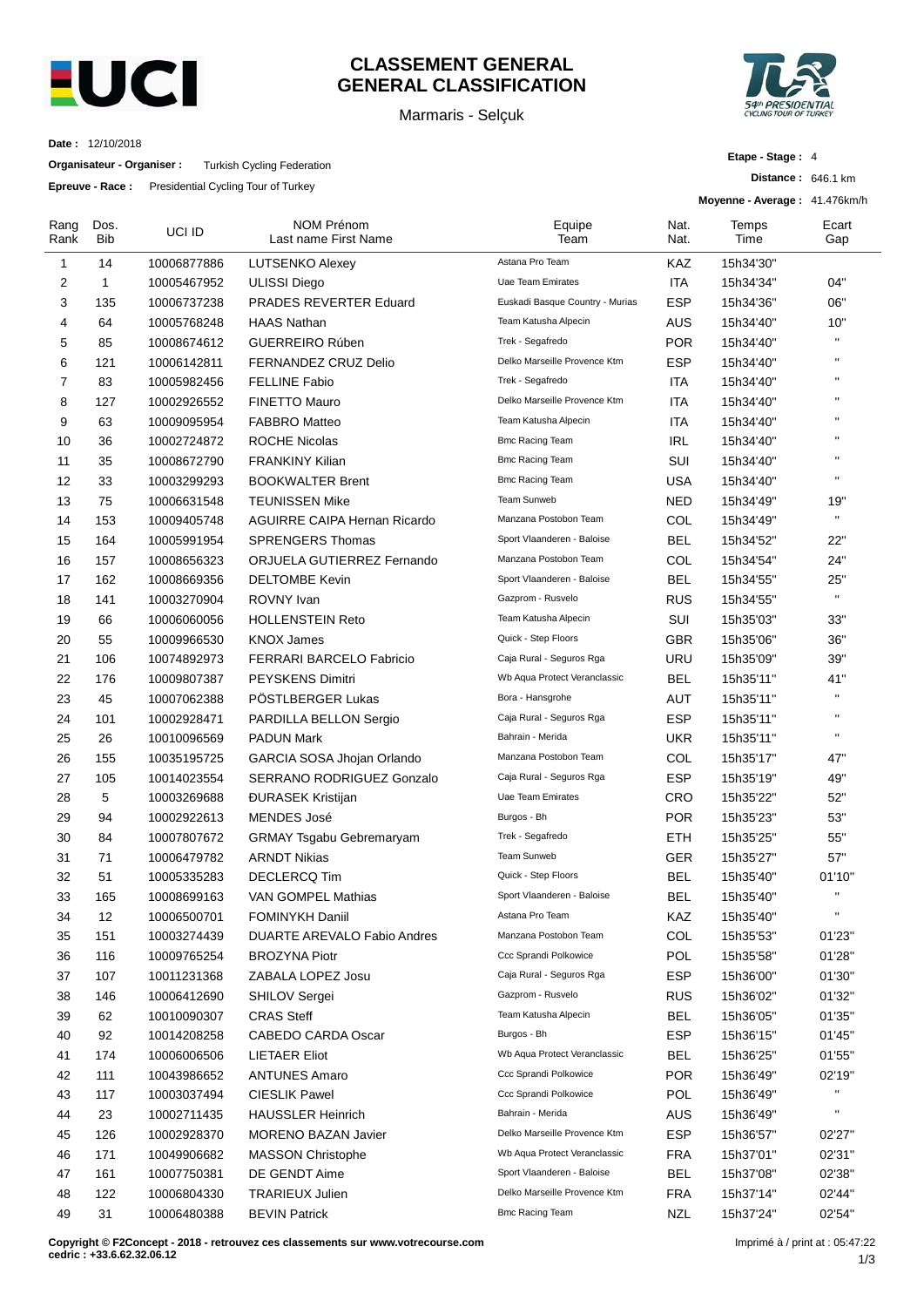| 50  | 25  | 10009372406 | <b>NOVAK Domen</b>              | Bahrain - Merida                | <b>SLO</b> | 15h37'29" | 02'59"         |
|-----|-----|-------------|---------------------------------|---------------------------------|------------|-----------|----------------|
| 51  | 156 | 10005827559 | <b>VILELA Ricardo</b>           | Manzana Postobon Team           | <b>POR</b> | 15h38'06" | 03'36"         |
| 52  | 77  | 10007970249 | <b>VERVAEKE Louis</b>           | Team Sunweb                     | <b>BEL</b> | 15h38'30" | 04'00"         |
| 53  | 86  | 10006570924 | <b>REIJNEN Kiel</b>             | Trek - Segafredo                | <b>USA</b> | 15h38'33" | 04'03"         |
| 54  | 197 | 10006915979 | <b>SAYAR Mustafa</b>            | <b>Turkish National Team</b>    | <b>TUR</b> | 15h38'36" | 04'06"         |
| 55  | 81  | 10002208853 | DE KORT Koen                    | Trek - Segafredo                | <b>NED</b> | 15h38'54" | 04'24"         |
| 56  | 74  | 10002420132 | <b>TEN DAM Laurens</b>          | Team Sunweb                     | <b>NED</b> | 15h38'56" | 04'26"         |
| 57  | 97  | 10023848038 | <b>MITRI James</b>              | Burgos - Bh                     | <b>NZL</b> | 15h39'01" | 04'31"         |
| 58  | 34  | 10002986065 | <b>DRUCKER Jean-Pierre</b>      | Bmc Racing Team                 | <b>LUX</b> | 15h39'12" | 04'42"         |
| 59  | 93  | 10010982404 | <b>CUBERO GALVEZ Jorge</b>      | Burgos - Bh                     | <b>ESP</b> | 15h39'34" | 05'04"         |
| 60  | 57  | 10002782264 | <b>STYBAR Zdenek</b>            | Quick - Step Floors             | CZE        | 15h39'44" | 05'14"         |
| 61  | 172 | 10049906480 | <b>JULES Justin</b>             | Wb Aqua Protect Veranclassic    | <b>FRA</b> | 15h39'51" | 05'21"         |
| 62  | 102 | 10006878900 | <b>REIS Rafael</b>              | Caja Rural - Seguros Rga        | <b>POR</b> | 15h40'00" | 05'30"         |
|     | 76  |             | <b>THEUNS Edward</b>            | Team Sunweb                     | <b>BEL</b> |           | 05'42"         |
| 63  |     | 10007079970 |                                 | Team Sunweb                     |            | 15h40'12" | $\mathbf{H}$   |
| 64  | 73  | 10003092866 | <b>FROHLINGER Johannes</b>      |                                 | GER.       | 15h40'12" |                |
| 65  | 104 | 10007517682 | SILVA Joaquim                   | Caja Rural - Seguros Rga        | <b>POR</b> | 15h40'26" | 05'56"         |
| 66  | 91  | 10048454413 | <b>BOL Jetse</b>                | Burgos - Bh                     | NED        | 15h40'32" | 06'02"         |
| 67  | 37  | 10002909980 | <b>WYSS Danilo</b>              | <b>Bmc Racing Team</b>          | SUI        | 15h40'57" | 06'27"         |
| 68  | 192 | 10005828165 | <b>BAKIRCI Nazim</b>            | <b>Turkish National Team</b>    | TUR        | 15h41'01" | 06'31"         |
| 69  | 144 | 10002833087 | <b>KOZONTCHUK Dmitriy</b>       | Gazprom - Rusvelo               | <b>RUS</b> | 15h41'02" | 06'32"         |
| 70  | 11  | 10007219309 | <b>BIZHIGITOV Zhandos</b>       | Astana Pro Team                 | KAZ        | 15h41'27" | 06'57"         |
| 71  | 132 | 10008661070 | <b>ARISTI GARDOKI Mikel</b>     | Euskadi Basque Country - Murias | <b>ESP</b> | 15h41'33" | 07'03"         |
| 72  | 6   | 10006535356 | <b>LAENGEN Vegard Stake</b>     | <b>Uae Team Emirates</b>        | NOR        | 15h42'13" | 07'43"         |
| 73  | 13  | 10009816077 | <b>GIDICH Yevgeniy</b>          | Astana Pro Team                 | KAZ        | 15h42'15" | 07'45"         |
| 74  | 82  | 10005379339 | DEGENKOLB John                  | Trek - Segafredo                | GER.       | 15h42'16" | 07'46"         |
| 75  | 32  | 10008664508 | <b>BOHLI Tom</b>                | <b>Bmc Racing Team</b>          | SUI        | 15h42'20" | 07'50"         |
| 76  | 145 | 10002832279 | <b>TRUSOV Nikolay</b>           | Gazprom - Rusvelo               | <b>RUS</b> | 15h42'39" | 08'09"         |
| 77  | 3   | 10007890730 | <b>CONSONNI Simone</b>          | <b>Uae Team Emirates</b>        | ITA        | 15h42'47" | 08'17"         |
| 78  | 114 | 10007946506 | PALUTA Michal                   | Ccc Sprandi Polkowice           | POL        | 15h42'53" | 08'23"         |
| 79  | 53  | 10009230441 | <b>HODEG CHAGUI Alvaro Jose</b> | Quick - Step Floors             | COL        | 15h42'55" | 08'25"         |
| 80  | 194 | 10009197301 | <b>BALKAN Onur</b>              | <b>Turkish National Team</b>    | <b>TUR</b> | 15h43'03" | 08'33"         |
| 81  | 163 | 10010005027 | NOPPE Christophe                | Sport Vlaanderen - Baloise      | <b>BEL</b> | 15h43'21" | 08'51"         |
| 82  | 142 | 10005914758 | <b>BOEV</b> Igor                | Gazprom - Rusvelo               | <b>RUS</b> | 15h43'35" | 09'05"         |
| 83  | 96  | 10054193476 | <b>SESSLER Nicolas</b>          | Burgos - Bh                     | <b>BRA</b> | 15h43'40" | 09'10"         |
| 84  | 15  | 10005964167 | <b>MOSER Moreno</b>             | Astana Pro Team                 | ITA        | 15h43'50" | 09'20"         |
| 85  | 191 | 10007508790 | <b>ORKEN Ahmet</b>              | Turkish National Team           | <b>TUR</b> | 15h43'58" | 09'28"         |
| 86  | 167 | 10008699466 | VAN ROOY Kenneth                | Sport Vlaanderen - Baloise      | <b>BEL</b> | 15h44'02" | 09'32"         |
| 87  | 147 | 10005890712 | PORSEV Alexander                | Gazprom - Rusvelo               | <b>RUS</b> | 15h44'08" | 09'38"         |
| 88  | 123 | 10006801296 | <b>JONES Brenton</b>            | Delko Marseille Provence Ktm    | <b>AUS</b> | 15h44'08" | $\mathbf{H}$ . |
| 89  | 143 | 10009986233 | <b>KURIYANOV Stepan</b>         | Gazprom - Rusvelo               | <b>RUS</b> | 15h44'27" | 09'57"         |
| 90  | 175 | 10010976744 | <b>MORTIER Julien</b>           | Wb Aqua Protect Veranclassic    | <b>BEL</b> | 15h44'51" | 10'21"         |
| 91  | 133 | 10006280530 | <b>SANZ UNZUE Enrique</b>       | Euskadi Basque Country - Murias | ESP        | 15h44'53" | 10'23"         |
| 92  | 47  | 10002879062 | <b>SARAMOTINS Aleksejs</b>      | Bora - Hansgrohe                | LAT        | 15h45'00" | 10'30"         |
| 93  | 113 | 10005750262 | <b>GRADEK Kamil</b>             | Ccc Sprandi Polkowice           | POL        | 15h45'09" | 10'39"         |
| 94  | 173 | 10006679644 | <b>KIRSCH Alex</b>              | Wb Aqua Protect Veranclassic    | <b>LUX</b> | 15h45'16" | 10'46"         |
|     | 46  |             |                                 | Bora - Hansgrohe                | <b>SVK</b> | 15h45'22" |                |
| 95  |     | 10004572724 | SAGAN Juraj                     | Team Katusha Alpecin            |            |           | 10'52"         |
| 96  | 61  | 10002937464 | <b>BELKOV Maxim</b>             | Bora - Hansgrohe                | <b>RUS</b> | 15h45'51" | 11'21"         |
| 97  | 41  | 10006599519 | <b>BENNETT Sam</b>              |                                 | <b>IRL</b> | 15h46'12" | 11'42"         |
| 98  | 115 | 10009640063 | <b>SAJNOK Szymon</b>            | Ccc Sprandi Polkowice           | POL        | 15h46'12" |                |
| 99  | 125 | 10007892245 | KASPERKIEWICZ Przemyslaw        | Delko Marseille Provence Ktm    | POL        | 15h46'18" | 11'48"         |
| 100 | 136 | 10074643908 | BARCELO ARAGON Fernando         | Euskadi Basque Country - Murias | <b>ESP</b> | 15h46'21" | 11'51"         |
| 101 | 21  | 10002833188 | <b>BOLE Grega</b>               | Bahrain - Merida                | SLO        | 15h46'30" | 12'00"         |
| 102 | 42  | 10003349312 | <b>BODNAR Maciej</b>            | Bora - Hansgrohe                | POL        | 15h46'30" | $\mathbf{H}$   |
| 103 | 103 | 10009519118 | <b>IRISARRI RINCON Jon</b>      | Caja Rural - Seguros Rga        | <b>ESP</b> | 15h46'43" | 12'13"         |
| 104 | 56  | 10003039013 | RICHEZE Maximiliano Ariel       | Quick - Step Floors             | ARG        | 15h47'00" | 12'30"         |
| 105 | 87  | 10003322939 | VAN POPPEL Boy                  | Trek - Segafredo                | <b>NED</b> | 15h47'04" | 12'34"         |
| 106 | 95  | 10006555867 | RUBIO HERNANDEZ Diego           | Burgos - Bh                     | <b>ESP</b> | 15h47'36" | 13'06"         |
| 107 | 24  | 10004505531 | NAVARDAUSKAS Ramunas            | Bahrain - Merida                | LTU        | 15h47'44" | 13'14"         |
| 108 | 54  | 10002264023 | KEISSE IIjo                     | Quick - Step Floors             | <b>BEL</b> | 15h47'59" | 13'29"         |
| 109 | 185 | 10001661108 | POZZATO Filippo                 | Wilier Triestina - Selle Italia | <b>ITA</b> | 15h48'27" | 13'57"         |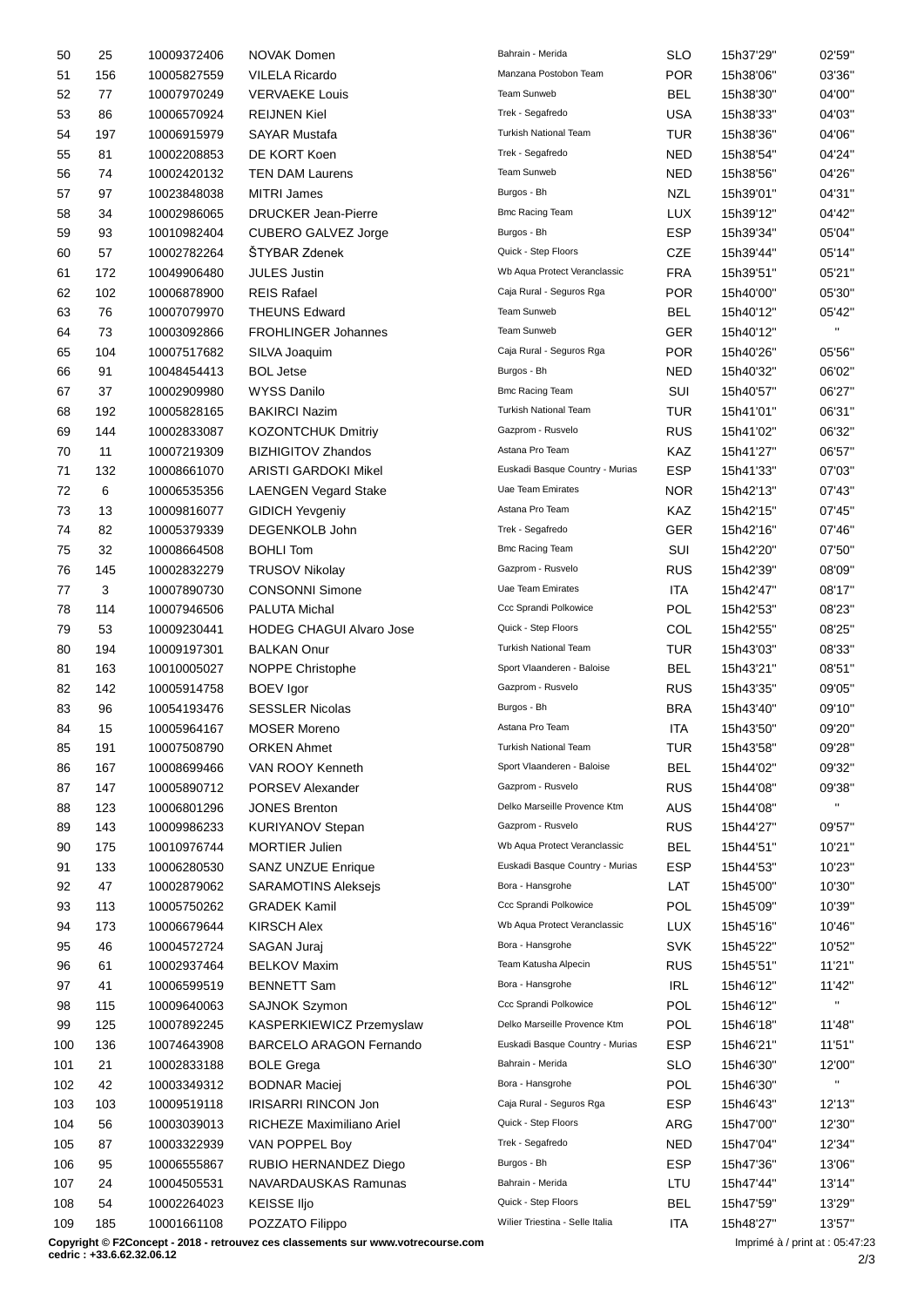| 110 | 16             | 10003264941 | <b>TLEUBAYEV Ruslan</b>          | Astana Pro Team                 | KAZ        | 15h48'51" | 14'21"         |
|-----|----------------|-------------|----------------------------------|---------------------------------|------------|-----------|----------------|
| 111 | 183            | 10007744624 | <b>PACIONI Luca</b>              | Wilier Triestina - Selle Italia | <b>ITA</b> | 15h49'08" | 14'38"         |
| 112 | 4              | 10007518692 | <b>CONTI Valerio</b>             | Uae Team Emirates               | <b>ITA</b> | 15h49'08" | $\mathbf{H}$   |
| 113 | 134            | 10007777461 | RODRIGUEZ RECHE Sergio           | Euskadi Basque Country - Murias | <b>ESP</b> | 15h49'08" | $\mathbf{H}$ . |
| 114 | 137            | 10006886879 | <b>TXOPERENA MATXIKOTE Beñat</b> | Euskadi Basque Country - Murias | <b>ESP</b> | 15h49'11" | 14'41"         |
| 115 | 112            | 10006492314 | <b>BERNAS Pawel</b>              | Ccc Sprandi Polkowice           | <b>POL</b> | 15h49'12" | 14'42"         |
| 116 | 184            | 10006903754 | <b>BERTAZZO Liam</b>             | Wilier Triestina - Selle Italia | ITA        | 15h49'38" | 15'08"         |
| 117 | 17             | 10006895569 | ZAKHAROV Artyom                  | Astana Pro Team                 | <b>KAZ</b> | 15h50'00" | 15'30"         |
| 118 | 186            | 10008131513 | ROSA Massimo                     | Wilier Triestina - Selle Italia | <b>ITA</b> | 15h50'15" | 15'45"         |
| 119 | 152            | 10010985939 | SIERRA SANCHEZ Yecid Arturo      | Manzana Postobon Team           | COL        | 15h50'20" | 15'50"         |
| 120 | 27             | 10008689766 | <b>PER David</b>                 | Bahrain - Merida                | <b>SLO</b> | 15h51'07" | 16'37"         |
| 121 | 67             | 10008694113 | <b>SCHMIDT WÜRTZ Mads</b>        | Team Katusha Alpecin            | <b>DEN</b> | 15h51'16" | 16'46"         |
| 122 | 195            | 10009267524 | <b>AKDILEK Ahmet</b>             | <b>Turkish National Team</b>    | <b>TUR</b> | 15h52'04" | 17'34"         |
| 123 | 43             | 10006874553 | MC CARTHY Jay                    | Bora - Hansgrohe                | <b>AUS</b> | 15h52'19" | 17'49"         |
| 124 | $\overline{7}$ | 10001426890 | NIEMIEC Przemyslaw               | Uae Team Emirates               | <b>POL</b> | 15h53'00" | 18'30"         |
| 125 | 44             | 10005390352 | PELUCCHI Matteo                  | Bora - Hansgrohe                | ITA        | 15h53'05" | 18'35"         |
| 126 | 187            | 10006917700 | <b>ZHUPA Eugert</b>              | Wilier Triestina - Selle Italia | <b>ALB</b> | 15h54'04" | 19'34"         |
| 127 | 177            | 10007969643 | <b>STASSEN Julien</b>            | Wb Aqua Protect Veranclassic    | <b>BEL</b> | 15h54'04" | $\mathbf{H}$   |
| 128 | 154            | 10010169321 | <b>REYES ORTEGA Aldemar</b>      | Manzana Postobon Team           | COL        | 15h54'49" | 20'19"         |
| 129 | 181            | 10009974816 | <b>BEVILACQUA Simone</b>         | Wilier Triestina - Selle Italia | <b>ITA</b> | 15h54'52" | 20'22"         |
| 130 | 196            | 10008683100 | <b>SAMLI Feritcan</b>            | <b>Turkish National Team</b>    | <b>TUR</b> | 15h55'32" | 21'02"         |
| 131 | 193            | 10007593868 | <b>ATALAY Muhammed</b>           | <b>Turkish National Team</b>    | <b>TUR</b> | 15h56'38" | 22'08"         |
| 132 | 182            | 10004739442 | <b>COLEDAN Marco</b>             | Wilier Triestina - Selle Italia | <b>ITA</b> | 15h56'40" | 22'10"         |
| 133 | 131            | 10009804963 | BARRENETXEA URIARTE Ander        | Euskadi Basque Country - Murias | <b>ESP</b> | 15h56'42" | 22'12"         |
| 134 | 166            | 10002310604 | VAN HECKE Preben                 | Sport Vlaanderen - Baloise      | <b>BEL</b> | 15h57'18" | 22'48"         |
| 135 | 2              | 10006875563 | BYSTRØM Sven Erik                | <b>Uae Team Emirates</b>        | <b>NOR</b> | 15h59'15" | 24'45"         |
| 136 | 124            | 10004599905 | MIHAYLOV Nikolay                 | Delko Marseille Provence Ktm    | <b>BUL</b> | 15h59'17" | 24'47"         |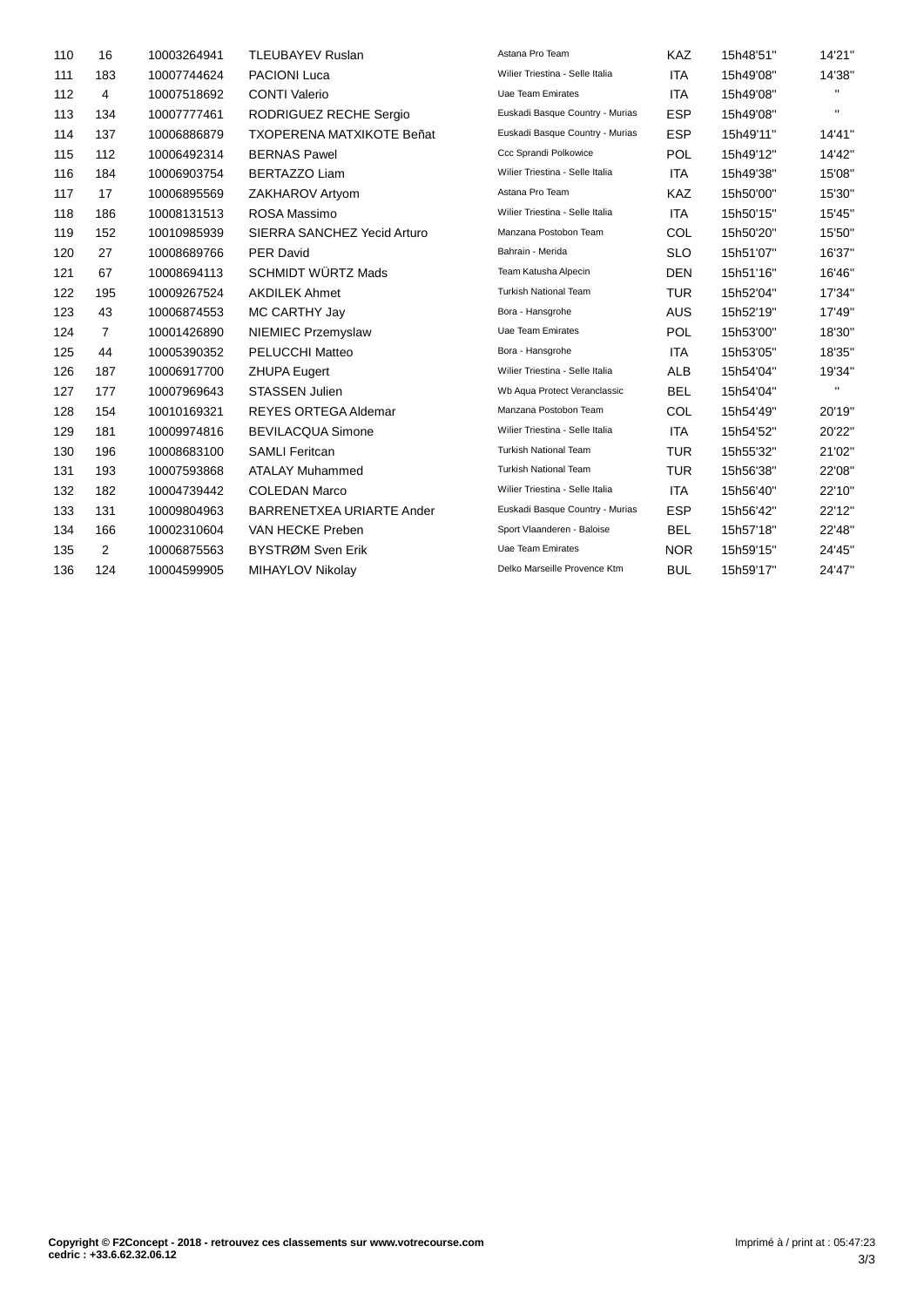

# **CLASSEMENT PAR POINTS POINTS CLASSIFICATION**

Marmaris - Selçuk



**Date :** 12/10/2018

**Organisateur - Organiser :** Turkish Cycling Federation

**Epreuve - Race :** Presidential Cycling Tour of Turkey

| Rg      | Dos. | Nom Prénom                          | Nat.       | Equipe     | Pts            | Bon. | Rg<br><b>Rk</b> | Dos.<br>Bib. | Nom Prénom<br>Last name First name           | UCI ID                     | Equipe<br>Team           | Pts            |
|---------|------|-------------------------------------|------------|------------|----------------|------|-----------------|--------------|----------------------------------------------|----------------------------|--------------------------|----------------|
|         |      | km 114.2 - Sprint prime             |            |            |                |      | $\mathbf{1}$    | 41           | <b>BENNETT Sam</b>                           | 10006599519                | <b>BOH</b>               | 44             |
|         |      |                                     |            |            |                |      | $\overline{2}$  | 56           | RICHEZE Maximiliano Ariel                    | 10003039013                | QST                      | 29             |
| 1       | 54   | <b>KEISSE IIjo</b>                  | <b>BEL</b> | QST        | 5              | 3"   | 3               | 53           | <b>HODEG CHAGUI Alvaro Jose</b>              | 10009230441                | QST                      | 26             |
| 2       | 166  | VAN HECKE Preben                    | <b>BEL</b> | <b>SVB</b> | 3              | 2"   | $\overline{4}$  | 34           | <b>DRUCKER Jean-Pierre</b>                   | 10002986065                | <b>BMC</b>               | 25             |
|         |      |                                     |            |            |                |      | 5               | 14           | <b>LUTSENKO Alexey</b>                       | 10006877886                | <b>AST</b>               | 24             |
| 3       | 103  | <b>IRISARRI RINCON Jon</b>          | <b>ESP</b> | <b>CJR</b> | $\mathbf{1}$   | 1"   | 6               | 3            | <b>CONSONNI Simone</b>                       | 10007890730                | <b>UAD</b>               | 23             |
|         |      |                                     |            |            |                |      | $\overline{7}$  | 82           | <b>DEGENKOLB John</b>                        | 10005379339                | <b>TFS</b>               | 22             |
| Arrivée |      |                                     |            |            |                |      | 8               | 76           | <b>THEUNS Edward</b>                         | 10007079970                | SUN                      | 17             |
|         |      |                                     |            |            |                |      | 9               | 133          | <b>SANZ UNZUE Enrique</b>                    | 10006280530                | <b>EUS</b>               | 17             |
| 1       | 14   | <b>LUTSENKO Alexey</b>              | <b>KAZ</b> | <b>AST</b> | 15             | 10"  | 10              | 64           | <b>HAAS Nathan</b>                           | 10005768248                | <b>TKA</b>               | 16             |
| 2       | 1    |                                     | <b>ITA</b> | <b>UAD</b> | 14             | 6"   | 11              | 167          | VAN ROOY Kenneth                             | 10008699466                | <b>SVB</b>               | 15             |
|         |      | <b>ULISSI Diego</b>                 |            |            |                |      | 12              | $\mathbf{1}$ | <b>ULISSI Diego</b>                          | 10005467952                | <b>UAD</b>               | 14             |
| 3       | 135  | PRADES REVERTER Eduard              | <b>ESP</b> | <b>EUS</b> | 13             | 4"   | 13              | 135          | PRADES REVERTER Eduard                       | 10006737238                | EUS                      | 14             |
| 4       | 55   | <b>KNOX James</b>                   | <b>GBR</b> | QST        | 12             |      | 14              | 183          | PACIONI Luca                                 | 10007744624                | WIL                      | 13             |
|         |      |                                     |            |            |                |      | 15              | 55           | <b>KNOX James</b>                            | 10009966530                | QST                      | 12             |
| 5       | 36   | <b>ROCHE Nicolas</b>                | <b>IRL</b> | <b>BMC</b> | 11             |      | 16<br>17        | 31<br>36     | <b>BEVIN Patrick</b><br><b>ROCHE Nicolas</b> | 10006480388                | <b>BMC</b><br><b>BMC</b> | 12             |
| 6       | 85   | <b>GUERREIRO Rúben</b>              | <b>POR</b> | <b>TFS</b> | 10             |      | 18              | 163          | NOPPE Christophe                             | 10002724872<br>10010005027 | <b>SVB</b>               | 11<br>11       |
| 7       | 127  | <b>FINETTO Mauro</b>                | <b>ITA</b> | <b>DMP</b> | 9              |      | 19              | 191          | <b>ORKEN Ahmet</b>                           | 10007508790                | <b>TUR</b>               | 11             |
|         | 121  | FERNANDEZ CRUZ Delio                | <b>ESP</b> | <b>DMP</b> | 8              |      | 20              | 123          | <b>JONES Brenton</b>                         | 10006801296                | <b>DMP</b>               | 11             |
| 8       |      |                                     |            |            |                |      | 21              | 85           | <b>GUERREIRO Rúben</b>                       | 10008674612                | <b>TFS</b>               | 1 <sup>1</sup> |
| 9       | 63   | <b>FABBRO Matteo</b>                | <b>ITA</b> | <b>TKA</b> | $\overline{7}$ |      | 22              | 147          | PORSEV Alexander                             | 10005890712                | GAZ                      | 1 <sub>0</sub> |
| 10      | 35   | <b>FRANKINY Kilian</b>              | SUI        | <b>BMC</b> | 6              |      | 23              | 127          | FINETTO Mauro                                | 10002926552                | <b>DMP</b>               |                |
| 11      | 33   | <b>BOOKWALTER Brent</b>             | <b>USA</b> | <b>BMC</b> | 5              |      | 24              | 121          | FERNANDEZ CRUZ Delio                         | 10006142811                | <b>DMP</b>               |                |
|         |      |                                     |            |            |                |      | 25              | 63           | <b>FABBRO Matteo</b>                         | 10009095954                | <b>TKA</b>               |                |
| 12      | 83   | <b>FELLINE Fabio</b>                | <b>ITA</b> | <b>TFS</b> | $\overline{4}$ |      | 26              | 125          | KASPERKIEWICZ Przemyslaw                     | 10007892245                | <b>DMP</b>               |                |
| 13      | 64   | <b>HAAS Nathan</b>                  | <b>AUS</b> | <b>TKA</b> | 3              |      | 27              | 35           | <b>FRANKINY Kilian</b>                       | 10008672790                | <b>BMC</b>               |                |
| 14      | 153  | <b>AGUIRRE CAIPA Hernan Ricardo</b> | COL        | <b>MZN</b> | 2              |      | 28              | 132          | <b>ARISTI GARDOKI Mikel</b>                  | 10008661070                | <b>EUS</b>               |                |
|         |      |                                     |            |            |                |      | 29              | 164          | <b>SPRENGERS Thomas</b>                      | 10005991954                | <b>SVB</b>               |                |
| 15      | 75   | <b>TEUNISSEN Mike</b>               | <b>NED</b> | <b>SUN</b> | 1              |      | 30              | 54           | <b>KEISSE Ilio</b>                           | 10002264023                | QST                      |                |

# **Etape - Stage :** 4

#### **Classement de l'étape - Stage classification Classement général - General classification**

| Nat.       | Equipe     | Pts            | Bon. | Rg<br>Rk       | Dos.<br>Bib. | Nom Prénom<br>Last name First name                      | UCI ID                     | Equipe<br>Team           | Pts                 |
|------------|------------|----------------|------|----------------|--------------|---------------------------------------------------------|----------------------------|--------------------------|---------------------|
|            |            |                |      | $\mathbf{1}$   | 41           | <b>BENNETT Sam</b>                                      | 10006599519                | <b>BOH</b>               | 44                  |
|            |            |                |      | $\overline{2}$ | 56           | RICHEZE Maximiliano Ariel                               | 10003039013                | QST                      | 29                  |
| BEL        | QST        | 5              | 3"   | 3              | 53           | <b>HODEG CHAGUI Alvaro Jose</b>                         | 10009230441                | QST                      | 26                  |
|            |            |                | 2"   | 4              | 34           | <b>DRUCKER Jean-Pierre</b>                              | 10002986065                | <b>BMC</b>               | 25                  |
| BEL        | <b>SVB</b> | 3              |      | 5              | 14           | <b>LUTSENKO Alexey</b>                                  | 10006877886                | <b>AST</b>               | 24                  |
| ESP        | CJR        | 1              | 1"   | 6              | 3            | <b>CONSONNI Simone</b>                                  | 10007890730                | <b>UAD</b>               | 23                  |
|            |            |                |      | $\overline{7}$ | 82           | DEGENKOLB John                                          | 10005379339                | <b>TFS</b>               | 22                  |
|            |            |                |      | 8              | 76           | <b>THEUNS Edward</b>                                    | 10007079970                | <b>SUN</b>               | 17                  |
|            |            |                |      | 9              | 133          | SANZ UNZUE Enrique                                      | 10006280530                | <b>EUS</b>               | 17                  |
| KAZ        | <b>AST</b> | 15             | 10"  | 10             | 64           | <b>HAAS Nathan</b>                                      | 10005768248                | <b>TKA</b>               | 16                  |
|            |            |                |      | 11             | 167          | VAN ROOY Kenneth                                        | 10008699466                | SVB                      | 15                  |
| ITA        | UAD        | 14             | 6"   | 12             | $\mathbf{1}$ | <b>ULISSI Diego</b>                                     | 10005467952                | <b>UAD</b>               | 14                  |
| ESP        | <b>EUS</b> | 13             | 4"   | 13             | 135          | PRADES REVERTER Eduard                                  | 10006737238                | <b>EUS</b>               | 14                  |
| GBR        | QST        | 12             |      | 14             | 183          | PACIONI Luca                                            | 10007744624                | WIL                      | 13                  |
|            |            |                |      | 15             | 55           | <b>KNOX James</b>                                       | 10009966530                | QST                      | 12                  |
| <b>IRL</b> | <b>BMC</b> | 11             |      | 16             | 31           | <b>BEVIN Patrick</b>                                    | 10006480388                | <b>BMC</b>               | 12                  |
| POR        | <b>TFS</b> | 10             |      | 17             | 36           | <b>ROCHE Nicolas</b>                                    | 10002724872                | <b>BMC</b>               | 11                  |
|            |            |                |      | 18             | 163          | NOPPE Christophe                                        | 10010005027                | SVB                      | 11                  |
| ITA        | <b>DMP</b> | 9              |      | 19             | 191          | <b>ORKEN Ahmet</b>                                      | 10007508790                | <b>TUR</b>               | 11                  |
| ESP        | <b>DMP</b> | 8              |      | 20             | 123          | <b>JONES Brenton</b>                                    | 10006801296                | <b>DMP</b>               | 11                  |
| ITA        | <b>TKA</b> | $\overline{7}$ |      | 21             | 85           | GUERREIRO Rúben                                         | 10008674612                | <b>TFS</b>               | 10                  |
|            |            |                |      | 22             | 147          | PORSEV Alexander                                        | 10005890712                | GAZ                      | 10                  |
| SUI        | <b>BMC</b> | 6              |      | 23             | 127          | <b>FINETTO Mauro</b>                                    | 10002926552                | <b>DMP</b>               | $\mathsf g$         |
| USA        | <b>BMC</b> | 5              |      | 24             | 121          | FERNANDEZ CRUZ Delio                                    | 10006142811                | <b>DMP</b>               | 8                   |
|            |            |                |      | 25             | 63           | <b>FABBRO Matteo</b>                                    | 10009095954                | <b>TKA</b>               | $\overline{7}$      |
| ITA        | <b>TFS</b> | 4              |      | 26             | 125          | KASPERKIEWICZ Przemyslaw                                | 10007892245                | <b>DMP</b>               | $\overline{7}$      |
| AUS        | <b>TKA</b> | 3              |      | 27             | 35           | <b>FRANKINY Kilian</b>                                  | 10008672790                | <b>BMC</b>               | 6                   |
| COL        | <b>MZN</b> | $\overline{2}$ |      | 28             | 132          | <b>ARISTI GARDOKI Mikel</b>                             | 10008661070                | <b>EUS</b>               | 6                   |
|            |            |                |      | 29             | 164          | SPRENGERS Thomas                                        | 10005991954                | <b>SVB</b>               | 5                   |
| NED        | <b>SUN</b> | 1              |      | 30             | 54           | <b>KEISSE IIjo</b>                                      | 10002264023                | QST                      | 5                   |
|            |            |                |      | 31             | 33           | <b>BOOKWALTER Brent</b>                                 | 10003299293                | <b>BMC</b>               | 5                   |
|            |            |                |      | 32             | 71           | <b>ARNDT Nikias</b>                                     | 10006479782                | <b>SUN</b>               | 5                   |
|            |            |                |      | 33             | 172          | <b>JULES Justin</b>                                     | 10049906480                | <b>WVA</b>               | 5                   |
|            |            |                |      | 34             | 83           | <b>FELLINE Fabio</b>                                    | 10005982456                | <b>TFS</b>               | 4                   |
|            |            |                |      | 35             | 174          | <b>LIETAER Eliot</b>                                    | 10006006506                | <b>WVA</b>               | 4                   |
|            |            |                |      | 36             | 105          | SERRANO RODRIGUEZ Gonzalo                               | 10014023554                | <b>CJR</b>               | 3                   |
|            |            |                |      | 37             | 107          | ZABALA LOPEZ Josu                                       | 10011231368                | <b>CJR</b>               | 3                   |
|            |            |                |      | 38             | 24           | NAVARDAUSKAS Ramunas                                    | 10004505531                | <b>TBM</b>               | 3                   |
|            |            |                |      | 39             | 154          | REYES ORTEGA Aldemar                                    | 10010169321                | <b>MZN</b>               | 3                   |
|            |            |                |      | 40             | 196          | <b>SAMLI Feritcan</b>                                   | 10008683100                | <b>TUR</b>               | 3                   |
|            |            |                |      | 41<br>42       | 166<br>153   | VAN HECKE Preben<br><b>AGUIRRE CAIPA Hernan Ricardo</b> | 10002310604                | <b>SVB</b>               | 3<br>$\overline{2}$ |
|            |            |                |      | 43             | 122          | <b>TRARIEUX Julien</b>                                  | 10009405748                | <b>MZN</b><br><b>DMP</b> | $\overline{2}$      |
|            |            |                |      |                |              |                                                         | 10006804330                |                          | $\overline{2}$      |
|            |            |                |      | 44<br>45       | 13<br>115    | <b>GIDICH Yevgeniy</b><br><b>SAJNOK Szymon</b>          | 10009816077<br>10009640063 | AST<br>ccc               | $\overline{2}$      |
|            |            |                |      | 46             | 137          | TXOPERENA MATXIKOTE Beñat                               | 10006886879                | <b>EUS</b>               | $\overline{2}$      |
|            |            |                |      | 47             | 75           | <b>TEUNISSEN Mike</b>                                   | 10006631548                | <b>SUN</b>               | $\mathbf{1}$        |
|            |            |                |      | 48             | 157          | ORJUELA GUTIERREZ Fernando                              | 10008656323                | <b>MZN</b>               | 1                   |
|            |            |                |      | 49             | 32           | <b>BOHLI Tom</b>                                        | 10008664508                | <b>BMC</b>               | $\mathbf{1}$        |
|            |            |                |      | 50             | 103          | IRISARRI RINCON Jon                                     | 10009519118                | <b>CJR</b>               | 1                   |
|            |            |                |      |                |              |                                                         |                            |                          |                     |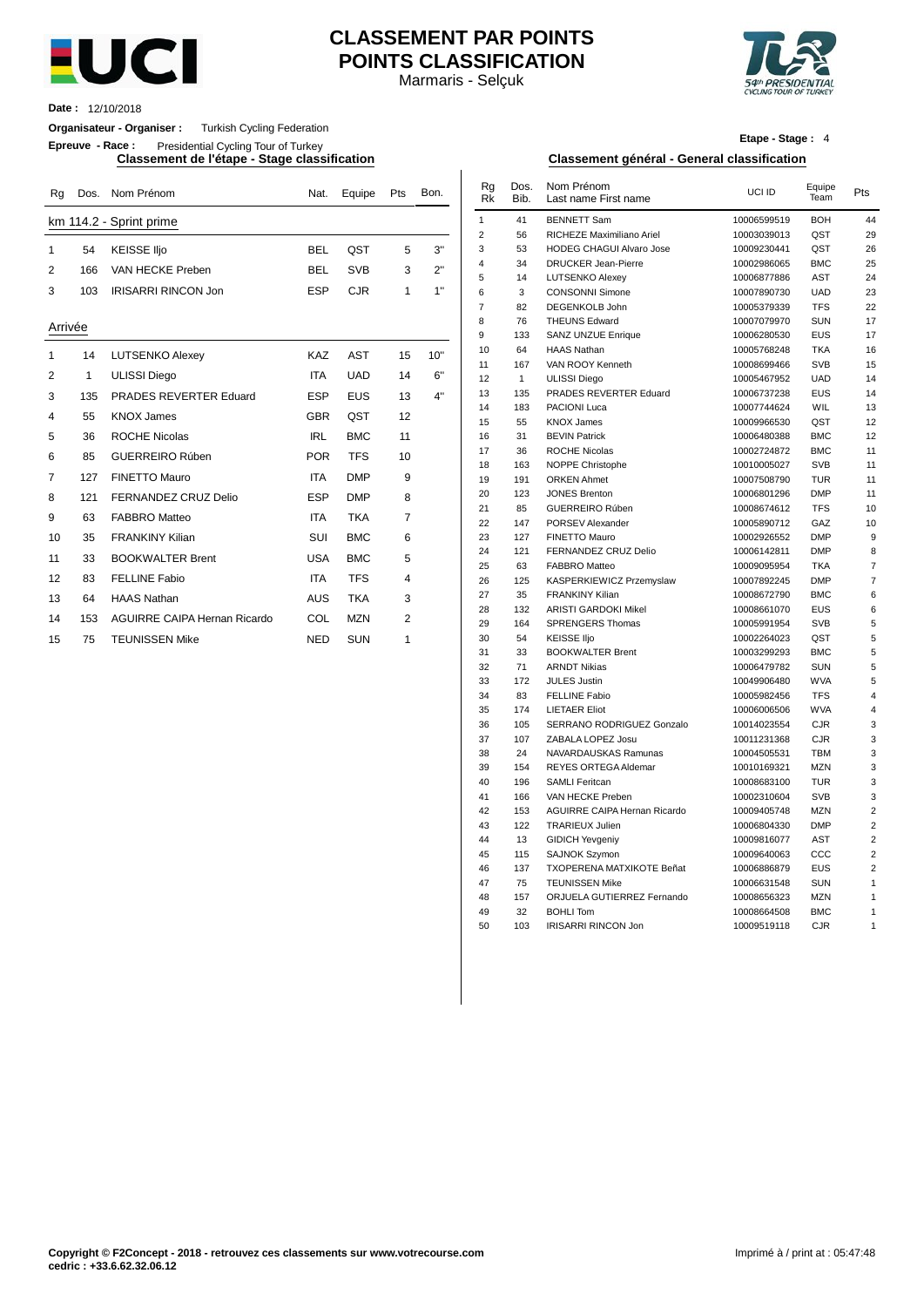

# **MEILLEUR GRIMPEUR MOUNTAIN CLASSIFICATION**

Marmaris - Selçuk



12/10/2018 **Date :**

### **Organisateur - Organiser :** Turkish Cycling Federation

**Epreuve - Race:** Presidential Cycling Tour of Turkey

## **Classement de l'étape - Stage classification Classement général - General classification**

| Rg<br><b>Rk</b> | Dos.<br><b>Bib</b> | Nom Prénom<br>Last name First name | Nat.       | Equipe<br>Team | Pts            | Bon. | Rg<br><b>Rk</b> | Dos.<br><b>Bib</b> | Nom Prénom<br>Last name Fir |
|-----------------|--------------------|------------------------------------|------------|----------------|----------------|------|-----------------|--------------------|-----------------------------|
|                 |                    | km 36 - Mountain prime 1           |            |                |                |      | 1               | 154                | <b>REYES ORT</b>            |
| 1               | 21                 | <b>BOLE Grega</b>                  | <b>SLO</b> | <b>TBM</b>     | 10             |      | $\overline{2}$  | 21                 | <b>BOLE Grega</b>           |
| $\overline{2}$  | 154                | <b>REYES ORTEGA Aldemar</b>        | <b>COL</b> | <b>MZN</b>     | $\overline{7}$ |      | 3               | 137                | <b>TXOPERENA</b>            |
| 3               | 152                | SIERRA SANCHEZ Yecid Arturo        | <b>COL</b> | <b>MZN</b>     | 5              |      | 4               | 167                | VAN ROOY K                  |
| 4               | 95                 | RUBIO HERNANDEZ Diego              | <b>ESP</b> | <b>BBH</b>     | 3              |      | 5               | 14                 | LUTSENKO /                  |
| 5               | 103                | <b>IRISARRI RINCON Jon</b>         | <b>ESP</b> | <b>CJR</b>     | 1              |      | 6               | 152                | <b>SIERRA SAN</b>           |
|                 |                    |                                    |            |                |                |      | 7               | 196                | <b>SAMLI Feritca</b>        |
|                 |                    | km 190.7 - Mountain prime 3        |            |                |                |      | 8               | 95                 | <b>RUBIO HERN</b>           |
| 1               | 21                 | <b>BOLE Grega</b>                  | <b>SLO</b> | <b>TBM</b>     | 3              |      | 9               | 1                  | <b>ULISSI</b> Diego         |
| 2               | 154                | <b>REYES ORTEGA Aldemar</b>        | <b>COL</b> | <b>MZN</b>     | $\overline{2}$ |      | 10              | 135                | <b>PRADES RE</b>            |
| 3               | 95                 | RUBIO HERNANDEZ Diego              | <b>ESP</b> | <b>BBH</b>     | 1              |      | 11              | 55                 | <b>KNOX James</b>           |
|                 |                    |                                    |            |                |                |      | 12              | 96                 | <b>SESSLER Ni</b>           |
|                 |                    | km 205.5 - Mountain prime final    |            |                |                |      | 13              | 103                | <b>IRISARRI RIN</b>         |
| 1               | 14                 | <b>LUTSENKO Alexey</b>             | <b>KAZ</b> | <b>AST</b>     | 5              |      |                 |                    |                             |
| 2               | 1                  | <b>ULISSI Diego</b>                | <b>ITA</b> | <b>UAD</b>     | 3              |      |                 |                    |                             |
| 3               | 135                | PRADES REVERTER Eduard             | <b>ESP</b> | <b>EUS</b>     | 2              |      |                 |                    |                             |
| 4               | 55                 | <b>KNOX James</b>                  | <b>GBR</b> | QST            | 1              |      |                 |                    |                             |

# **Etape - Stage :** 4

| Nom Prénom<br>Last name First name | Nat.       | Equipe<br>Team | Pts | Bon. | Rq<br>Rk | Dos.<br><b>Bib</b> | Nom Prénom<br>Last name First name | UCI ID      | Equipe<br>Team | Pts |
|------------------------------------|------------|----------------|-----|------|----------|--------------------|------------------------------------|-------------|----------------|-----|
| untain prime 1                     |            |                |     |      |          | 154                | <b>REYES ORTEGA Aldemar</b>        | 10010169321 | <b>MZN</b>     | 14  |
| <b>BOLE Grega</b>                  | <b>SLO</b> | <b>TBM</b>     | 10  |      | 2        | 21                 | <b>BOLE Grega</b>                  | 10002833188 | твм            | 13  |
| <b>REYES ORTEGA Aldemar</b>        | COL        | <b>MZN</b>     | 7   |      | 3        | 137                | <b>TXOPERENA MATXIKOTE Beñat</b>   | 10006886879 | <b>EUS</b>     | 11  |
| SIERRA SANCHEZ Yecid Arturo        | COL        | <b>MZN</b>     | 5   |      | 4        | 167                | VAN ROOY Kenneth                   | 10008699466 | <b>SVB</b>     | 6   |
| RUBIO HERNANDEZ Diego              | <b>ESP</b> | <b>BBH</b>     | 3   |      | 5        | 14                 | <b>LUTSENKO Alexey</b>             | 10006877886 | AST            | 5   |
| <b>IRISARRI RINCON Jon</b>         | <b>ESP</b> | <b>CJR</b>     | 1   |      | 6        | 152                | SIERRA SANCHEZ Yecid Arturo        | 10010985939 | <b>MZN</b>     | 5   |
|                                    |            |                |     |      | 7        | 196                | <b>SAMLI Feritcan</b>              | 10008683100 | <b>TUR</b>     | 5   |
| Mountain prime 3                   |            |                |     |      | 8        | 95                 | <b>RUBIO HERNANDEZ Diego</b>       | 10006555867 | <b>BBH</b>     | 4   |
| <b>BOLE Grega</b>                  | <b>SLO</b> | <b>TBM</b>     | 3   |      | 9        | 1                  | <b>ULISSI Diego</b>                | 10005467952 | <b>UAD</b>     | 3   |
| <b>REYES ORTEGA Aldemar</b>        | COL        | <b>MZN</b>     | 2   |      | 10       | 135                | PRADES REVERTER Eduard             | 10006737238 | <b>EUS</b>     | 2   |
| RUBIO HERNANDEZ Diego              | <b>ESP</b> | <b>BBH</b>     | 1   |      | 11       | 55                 | <b>KNOX James</b>                  | 10009966530 | QST            | 1   |
|                                    |            |                |     |      | 12       | 96                 | <b>SESSLER Nicolas</b>             | 10054193476 | <b>BBH</b>     | 1   |
| Mountain prime final               |            |                |     |      | 13       | 103                | <b>IRISARRI RINCON Jon</b>         | 10009519118 | <b>CJR</b>     |     |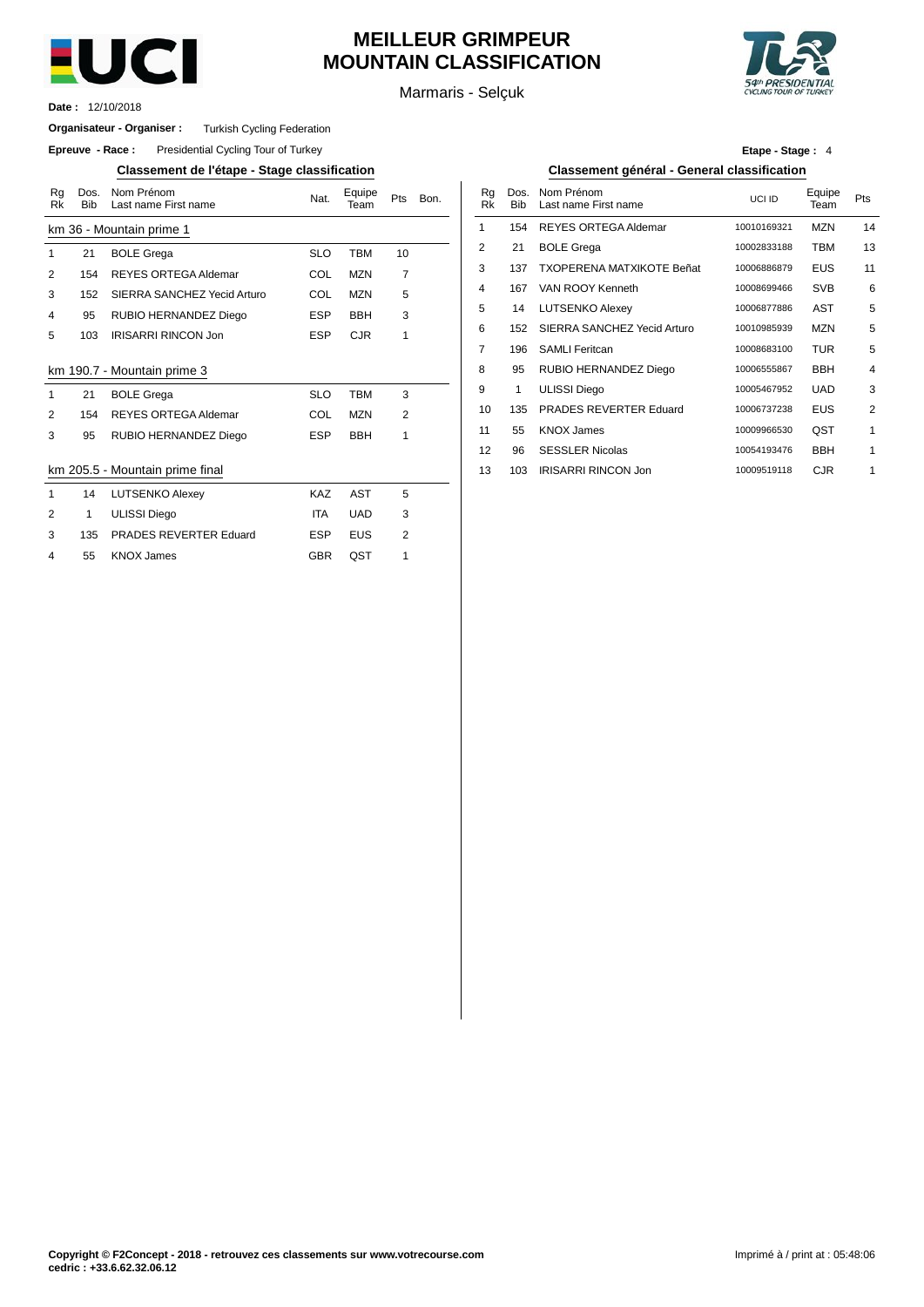

# **CLASSEMENT Beauties of Turkey Sprint Beauties of Turkey Sprint CLASSIFICATION**

Marmaris - Selçuk



12/10/2018 **Date :**

#### Turkish Cycling Federation **Organisateur - Organiser :**

**Epreuve - Race:** Presidential Cycling Tour of Turkey

### **Classement de l'étape - Stage classification Classement général - General classification**

| Rg<br>Rk | <b>Bib</b> | Dos. Nom Prénom<br>Last name First name | Nat.       | Equipe<br>Team | <b>Pts</b><br>Bon. |   |  |  |  |
|----------|------------|-----------------------------------------|------------|----------------|--------------------|---|--|--|--|
|          |            | km 152.6 - Beauties sprint              |            |                |                    |   |  |  |  |
|          | 54         | <b>KEISSE Iljo</b>                      | <b>BFI</b> | OST            | 5                  | 0 |  |  |  |
| 2        | 166        | VAN HECKE Preben                        | <b>BFI</b> | <b>SVB</b>     | 3                  | 0 |  |  |  |
| 3        | 21         | <b>BOLE Grega</b>                       | SLO        | TRM            |                    | 0 |  |  |  |

**Etape - Stage :** 4

| Bon.        | Rq<br>Rk | Dos.<br><b>Bib</b> | Nom Prénom<br>Last name First name | N° licence UCI<br><b>UCI Code</b> | Equipe<br>Team | Pts |
|-------------|----------|--------------------|------------------------------------|-----------------------------------|----------------|-----|
|             | 1        | 194                | <b>BALKAN Onur</b>                 |                                   | TUR            | 10  |
| $\mathbf 0$ | 2        | 54                 | <b>KEISSE IIjo</b>                 |                                   | QST            | 5   |
| $\mathbf 0$ | 3        | 193                | ATALAY Muhammed                    |                                   | <b>TUR</b>     | 5   |
| $\mathbf 0$ | 4        | 164                | <b>SPRENGERS Thomas</b>            |                                   | <b>SVB</b>     | 3   |
|             | 5        | 53                 | <b>HODEG CHAGUI Alvaro Jose</b>    |                                   | QST            | 3   |
|             | 6        | 196                | <b>SAMLI Feritcan</b>              |                                   | <b>TUR</b>     | 3   |
|             | 7        | 166                | VAN HECKE Preben                   |                                   | <b>SVB</b>     | 3   |
|             | 8        | 157                | ORJUELA GUTIERREZ Fernando         |                                   | <b>MZN</b>     | 1   |
|             | 9        | 51                 | <b>DECLERCQ Tim</b>                |                                   | QST            | 1   |
|             | 10       | 167                | VAN ROOY Kenneth                   |                                   | <b>SVB</b>     | 1   |
|             | 11       | 21                 | <b>BOLE Grega</b>                  |                                   | твм            | 1   |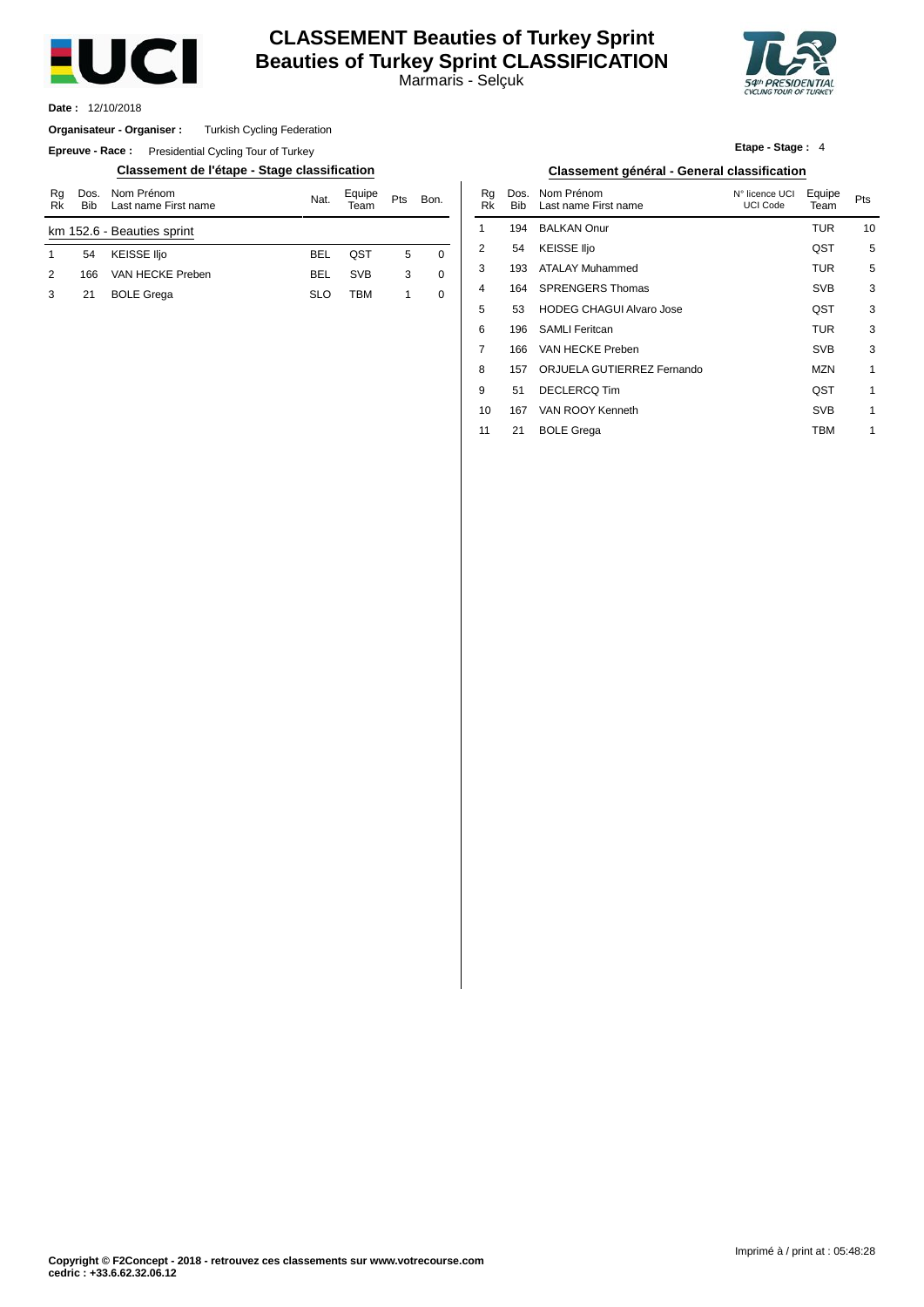

## **CLASSEMENT PAR EQUIPE - TEAM CLASSIFICATION**

Marmaris - Selçuk



**Etape - Stage :** 4

**Date :** 12/10/2018

L.

**Organisateur - Organiser :** Turkish Cycling Federation

**Epreuve - Race :** Presidential Cycling Tour of Turkey

**Classement de l'étape - Stage classification Classement général - Général classification**

| Rg<br>Rk       | Equipe<br>Team                                     | Temps<br>Time | Ecart<br>Gap |
|----------------|----------------------------------------------------|---------------|--------------|
| 1              | <b>Bmc Racing Team</b><br>$36 - 35 - 33$           | 16h13'06"     |              |
| 2              | Team Katusha Alpecin<br>$63 - 64 - 66$             | 16h13'29"     | 23"          |
| 3              | Trek - Segafredo<br>$85 - 83 - 84$                 | 16h13'51"     | 45"          |
| 4              | Manzana Postobon Team<br>153 - 157 - 155           | 16h14'07"     | 01'01"       |
| 5              | Sport Vlaanderen - Baloise<br>164 - 162 - 165      | 16h14'36"     | 01'30"       |
| 6              | Caja Rural - Seguros Rga<br>$106 - 101 - 105$      | 16h14'45"     | 01'39"       |
| $\overline{7}$ | Delko Marseille Provence Ktm<br>127 - 121 - 126    | 16h14'57"     | 01'51"       |
| 8              | Burgos - Bh<br>$94 - 92 - 93$                      | 16h17'33"     | 04'27"       |
| 9              | Wb Aqua Protect Veranclassic<br>176 - 174 - 171    | 16h17'43"     | 04'37"       |
| 10             | <b>Team Sunweb</b><br>$75 - 71 - 77$               | 16h17'52"     | 04'46"       |
| 11             | Astana Pro Team<br>$14 - 12 - 11$                  | 16h17'59"     | 04'53"       |
| 12             | Bahrain - Merida<br>$26 - 23 - 25$                 | 16h18'09"     | 05'03"       |
| 13             | Ccc Sprandi Polkowice<br>$116 - 117 - 111$         | 16h18'42"     | 05'36"       |
| 14             | Gazprom - Rusvelo<br>141 - 146 - 145               | 16h18'58"     | 05'52"       |
| 15             | <b>Uae Team Emirates</b><br>$1 - 5 - 6$            | 16h19'08"     | 06'02"       |
| 16             | Quick - Step Floors<br>$55 - 51 - 57$              | 16h19'10"     | 06'04"       |
| 17             | Euskadi Basque Country - Murias<br>135 - 136 - 133 | 16h22'18"     | 09'12"       |
| 18             | <b>Turkish National Team</b><br>197 - 192 - 194    | 16h26'04"     | 12'58"       |
| 19             | Bora - Hansgrohe<br>$45 - 46 - 43$                 | 16h27'23"     | 14'17"       |
| 20             | Wilier Triestina - Selle Italia<br>186 - 185 - 187 | 16h40'27"     | 27'21"       |

| Rg<br><b>Rk</b> | Equipe<br>Team                  | Temps<br>Time | Ecart<br>Gap |
|-----------------|---------------------------------|---------------|--------------|
| 1               | <b>Bmc Racing Team</b>          | 46h44'00"     |              |
| 2               | Team Katusha Alpecin            | 46h44'23"     | 23"          |
| 3               | Trek - Segafredo                | 46h44'45"     | 45"          |
| 4               | Manzana Postobon Team           | 46h45'01"     | 01'01"       |
| 5               | Sport Vlaanderen - Baloise      | 46h45'30"     | 01'30"       |
| 6               | Caja Rural - Seguros Rga        | 46h45'39"     | 01'39"       |
| 7               | Delko Marseille Provence Ktm    | 46h45'51"     | 01'51"       |
| 8               | Burgos - Bh                     | 46h48'27"     | 04'27"       |
| 9               | Wb Aqua Protect Veranclassic    | 46h48'37"     | 04'37"       |
| 10              | Team Sunweb                     | 46h48'46"     | 04'46"       |
| 11              | Astana Pro Team                 | 46h48'53"     | 04'53"       |
| 12              | Bahrain - Merida                | 46h49'03"     | 05'03"       |
| 13              | Ccc Sprandi Polkowice           | 46h49'36"     | 05'36"       |
| 14              | Gazprom - Rusvelo               | 46h49'52"     | 05'52"       |
| 15              | Uae Team Emirates               | 46h50'02"     | 06'02"       |
| 16              | Quick - Step Floors             | 46h50'04"     | 06'04"       |
| 17              | Euskadi Basque Country - Murias | 46h54'30"     | 10'30"       |
| 18              | Bora - Hansgrohe                | 46h58'17"     | 14'17"       |
| 19              | <b>Turkish National Team</b>    | 46h59'08"     | 15'08"       |
| 20              | Wilier Triestina - Selle Italia | 47h21'58"     | 37'58"       |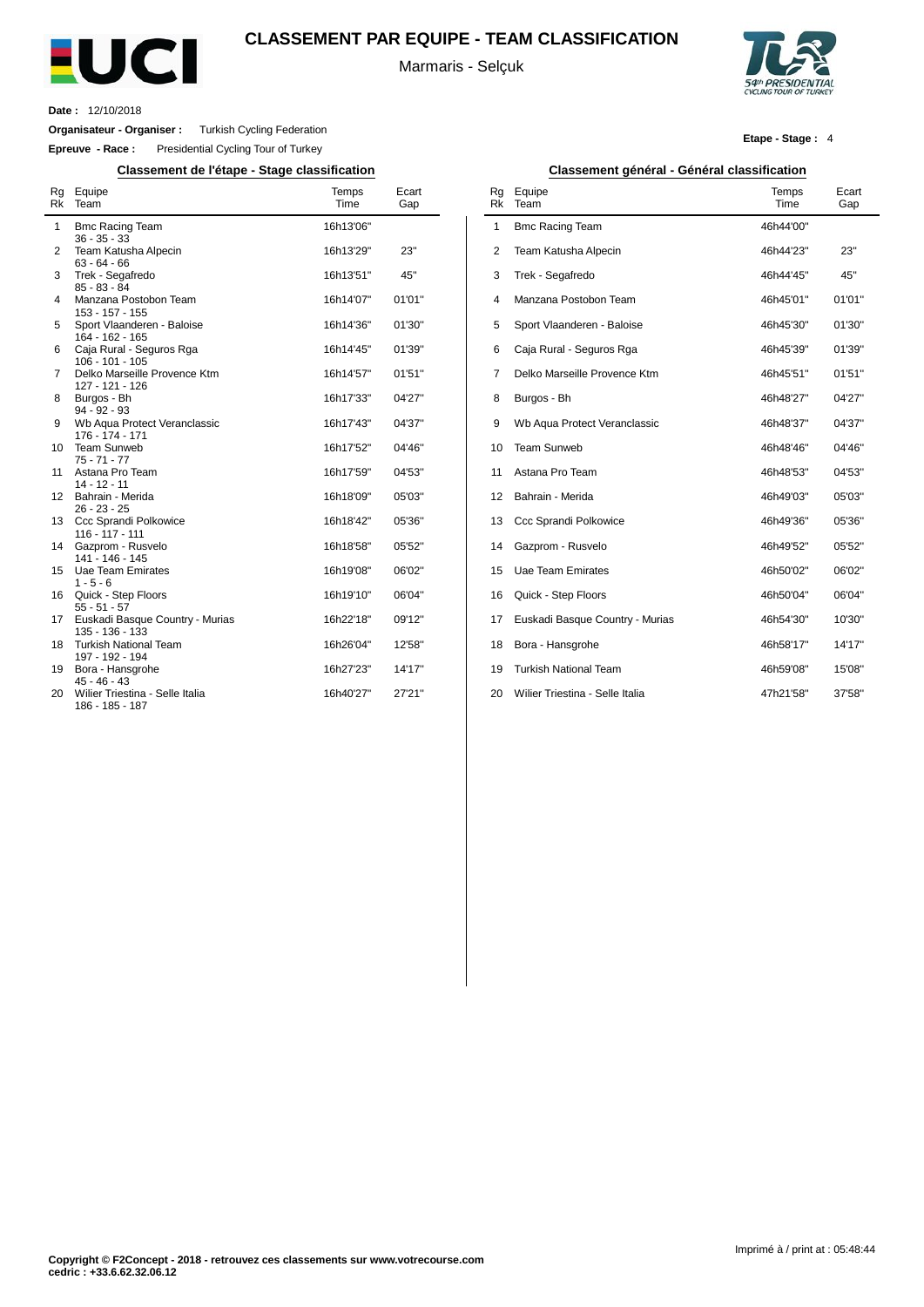# **ORDRE DES VOITURES POUR L'ETAPE N° 5 CONVOY ORDER FOR STAGE 5**

Selçuk - Manisa

13/10/2018 **Date :**

Turkish Cycling Federation **Organisateur - Organiseur :**

Presidential Cycling Tour of Turkey **Epreuve - Race :**

| Rang<br>Rank   | Equipe<br>Team                  |
|----------------|---------------------------------|
| 1              | Astana Pro Team                 |
| $\overline{2}$ | Uae Team Emirates               |
| 3              | Euskadi Basque Country - Murias |
| 4              | Team Katusha Alpecin            |
| 5              | Trek - Segafredo                |
| 6              | Delko Marseille Provence Ktm    |
| $\overline{7}$ | <b>Bmc Racing Team</b>          |
| 8              | <b>Team Sunweb</b>              |
| 9              | Manzana Postobon Team           |
| 10             | Sport Vlaanderen - Baloise      |
| 11             | Gazprom - Rusvelo               |
| 12             | Quick - Step Floors             |
| 13             | Caja Rural - Seguros Rga        |
| 14             | Wb Aqua Protect Veranclassic    |
| 15             | Bora - Hansgrohe                |
| 16             | Bahrain - Merida                |
| 17             | Burgos - Bh                     |
| 18             | <b>Ccc Sprandi Polkowice</b>    |
| 19             | <b>Turkish National Team</b>    |
| 20             | Wilier Triestina - Selle Italia |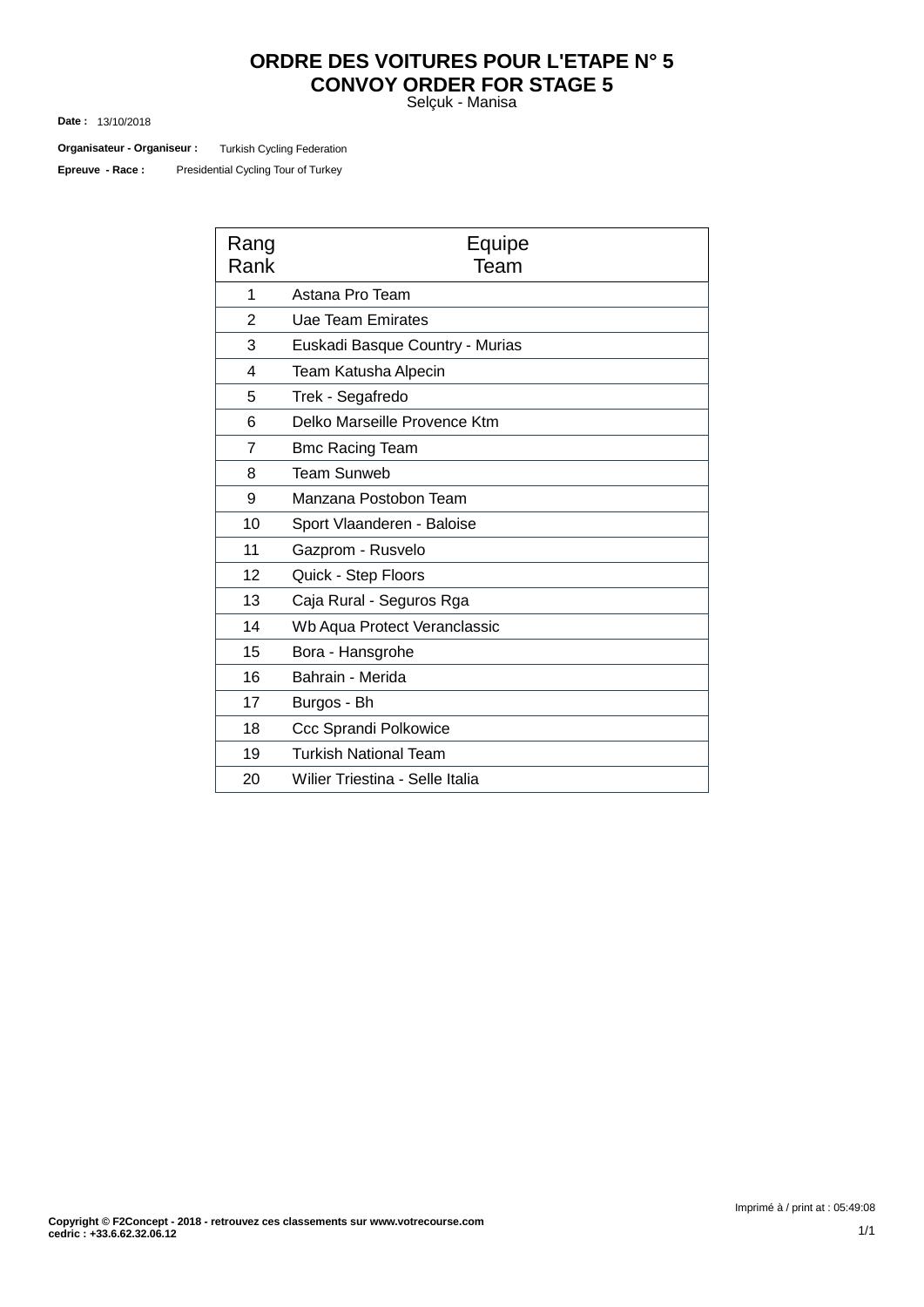# **Communiqué des commissaires Communique of the Commissaires panel**

Presidential Cycling Tour of Turkey Du 09/10/18 au 14/10/18

# **Communique N°4 (étape/Stage : Marmaris - Selçuk)**

The UCI carried out 137 bike checks during today's Presidential Tour of Turkey race. All the bikes that were tested complied with the UCI Regulations

Commissaires panel.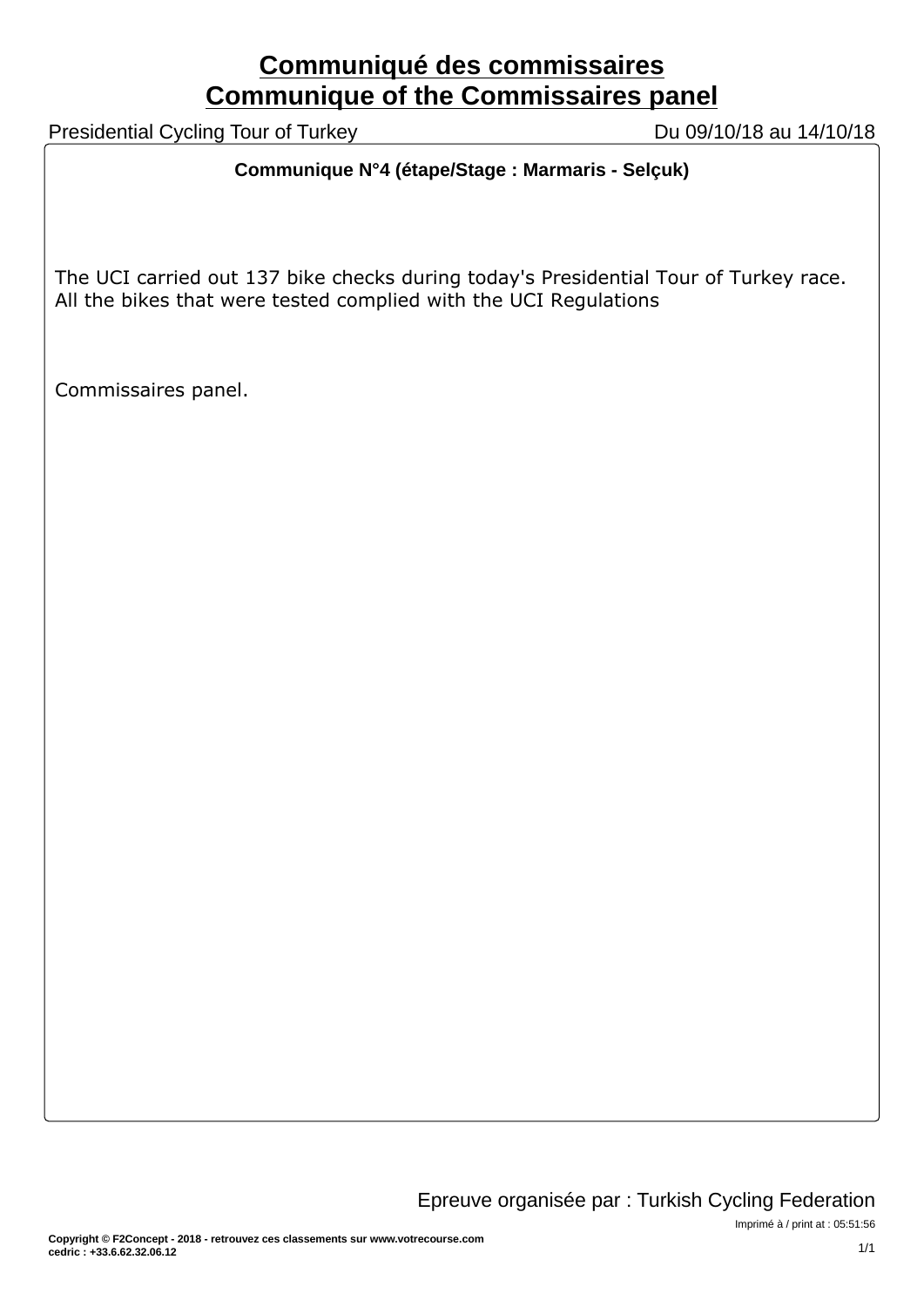

# **Presidential Cycling Tour of Turkey - Etape N°5** du 09/10/2018 au 14/10/2018 LISTE DES PARTANTS - START LIST



| <b>UAD</b><br>1<br>2<br>3 |                                      |                                   |                   |
|---------------------------|--------------------------------------|-----------------------------------|-------------------|
|                           | <b>Uae Team Emirates</b>             |                                   | SUI               |
|                           | <b>ULISSI Diego</b>                  | 2eme à 04"                        |                   |
|                           | BYSTRØM Sven Erik                    | 135eme à 24'45"                   |                   |
|                           |                                      |                                   |                   |
|                           | <b>CONSONNI Simone</b>               | 77eme à 08'17"                    |                   |
| 4                         | <b>CONTI Valerio</b>                 | 112eme à 14'38"                   |                   |
| 5                         | <b>ĐURASEK Kristijan</b>             | 28eme à 52"                       |                   |
| 6                         | <b>LAENGEN Vegard Stake</b>          | 72eme à 07'43"                    |                   |
| 7                         | NIEMIEC Przemyslaw                   | 124eme à 18'30"                   |                   |
|                           |                                      |                                   |                   |
|                           |                                      |                                   |                   |
| TBM                       | Bahrain - Merida                     |                                   | <b>BRN</b>        |
| 21                        | <b>BOLE Grega</b>                    | 101eme à 12'00"                   |                   |
| 23                        | <b>HAUSSLER Heinrich</b>             | 44eme à 02'19"                    |                   |
| 24                        | NAVARDAUSKAS Ramunas                 | 107eme à 13'14"                   |                   |
| 25                        | <b>NOVAK Domen</b>                   | 50eme à 02'59"                    |                   |
| 26                        | <b>PADUN Mark</b>                    | 25eme à 41"                       |                   |
| 27                        | <b>PER David</b>                     | 120eme à 16'37"                   |                   |
|                           |                                      |                                   |                   |
|                           |                                      |                                   |                   |
|                           |                                      |                                   |                   |
| BOH                       | Bora - Hansgrohe                     |                                   | <b>GER</b>        |
| 41                        | <b>BENNETT Sam</b>                   | 97eme à 11'42"                    |                   |
| 42                        | <b>BODNAR Maciej</b>                 | 102eme à 12'00"                   |                   |
| 43                        | MC CARTHY Jay                        | 123eme à 17'49"                   |                   |
| 44                        | PELUCCHI Matteo                      | 125eme à 18'35"                   |                   |
|                           |                                      |                                   |                   |
| 45                        | POSTLBERGER Lukas                    | 23eme à 41"                       |                   |
| 46                        | <b>SAGAN Jurai</b>                   | 95eme à 10'52"                    |                   |
| 47                        | <b>SARAMOTINS Aleksejs</b>           | 92eme à 10'30"                    |                   |
|                           |                                      |                                   |                   |
| <b>TKA</b>                | <b>Team Katusha Alpecin</b>          |                                   | SUI               |
| 61                        | <b>BELKOV Maxim</b>                  | 96eme à 11'21"                    |                   |
| 62                        | <b>CRAS Steff</b>                    | 39eme à 01'35"                    |                   |
| 63                        | <b>FABBRO Matteo</b>                 | 9eme à 10"                        |                   |
|                           |                                      |                                   |                   |
| 64                        | <b>HAAS Nathan</b>                   | 4eme à 10"                        |                   |
| 66                        | <b>HOLLENSTEIN Reto</b>              | 19eme à 33"                       |                   |
| 67                        | <b>SCHMIDT WURTZ Mads</b>            | 121eme à 16'46"                   |                   |
|                           |                                      |                                   |                   |
|                           |                                      |                                   |                   |
| TFS                       | Trek - Segafredo                     |                                   | USA               |
| 81                        | DE KORT Koen                         | 55eme à 04'24"                    |                   |
|                           |                                      |                                   |                   |
| 82                        | DEGENKOLB John                       | 74eme à 07'46"                    |                   |
| 83                        | <b>FELLINE Fabio</b>                 | 7eme à 10"                        |                   |
| 84                        | GRMAY Tsgabu Gebremaryam             | 30eme à 55"                       |                   |
| 85                        | <b>GUERREIRO Rúben</b>               | 5eme à 10"                        |                   |
| 86                        | <b>REIJNEN Kiel</b>                  | 53eme à 04'03"                    |                   |
| 87                        | VAN POPPEL Boy                       | 105eme à 12'34"                   |                   |
|                           |                                      |                                   |                   |
| CJR                       | Caja Rural - Seguros Rga             |                                   | <b>ESP</b>        |
|                           | PARDILLA BELLON Sergio               |                                   |                   |
|                           |                                      |                                   |                   |
| 101                       |                                      | 24eme à 41"                       |                   |
| 102                       | <b>REIS Rafael</b>                   | 62eme à 05'30"                    |                   |
| 103                       | <b>IRISARRI RINCON Jon</b>           | 103eme à 12'13"                   |                   |
| 104                       | SILVA Joaquim                        | 65eme à 05'56"                    |                   |
| 105                       | SERRANO RODRIGUEZ Gonzalo            | 27eme à 49"                       |                   |
| 106                       | FERRARI BARCELO Fabricio             | 21eme à 39"                       |                   |
| 107                       | ZABALA LOPEZ Josu                    | 37eme à 01'30"                    |                   |
|                           |                                      |                                   |                   |
|                           |                                      |                                   |                   |
| <b>DMP</b>                | Delko Marseille Provence Ktm         |                                   |                   |
| 121                       | FERNANDEZ CRUZ Delio                 | 6eme à 10"                        |                   |
| 122                       | <b>TRARIEUX Julien</b>               | 48eme à 02'44"                    |                   |
| 123                       | <b>JONES Brenton</b>                 | 88eme à 09'38"                    |                   |
| 124                       | MIHAYLOV Nikolay                     | 136eme à 24'47"                   |                   |
| 125                       | KASPERKIEWICZ Przemyslaw             | 99eme à 11'48"                    |                   |
| 126                       | <b>MORENO BAZAN Javier</b>           | 45eme à 02'27"                    |                   |
| 127                       | FINETTO Mauro                        | 8eme à 10"                        | FRA               |
|                           |                                      |                                   |                   |
| GAZ                       | Gazprom - Rusvelo                    |                                   |                   |
| 141                       | ROVNY Ivan                           | 18eme à 25"                       |                   |
| 142                       | <b>BOEV</b> Igor                     | 82eme à 09'05"                    |                   |
|                           |                                      |                                   |                   |
| 143                       | KURIYANOV Stepan                     | 89eme à 09'57"                    |                   |
| 144                       | <b>KOZONTCHUK Dmitriy</b>            | 69eme à 06'32"                    |                   |
| 145                       | <b>TRUSOV Nikolay</b>                | 76eme à 08'09"                    |                   |
| 146                       | <b>SHILOV Sergei</b>                 | 38eme à 01'32"                    |                   |
| 147                       | PORSEV Alexander                     | 87eme à 09'38"                    |                   |
|                           |                                      |                                   |                   |
| <b>SVB</b>                | Sport Vlaanderen - Baloise           |                                   |                   |
| 161                       | DE GENDT Aime                        | 47eme à 02'38"                    |                   |
| 162                       | <b>DELTOMBE Kevin</b>                | 17eme à 25"                       | <b>RUS</b><br>BEL |
| 163                       | <b>NOPPE Christophe</b>              | 81eme à 08'51"                    |                   |
| 164                       | <b>SPRENGERS Thomas</b>              | 15eme à 22"                       |                   |
|                           |                                      |                                   |                   |
| 165                       | VAN GOMPEL Mathias                   | 33eme à 01'10"                    |                   |
| 166<br>167                | VAN HECKE Preben<br>VAN ROOY Kenneth | 134eme à 22'48"<br>86eme à 09'32" |                   |

| AST        | Astana Pro Team                                             |                                    | KAZ        |
|------------|-------------------------------------------------------------|------------------------------------|------------|
| 11         | <b>BIZHIGITOV Zhandos</b>                                   | 70eme à 06'57"                     |            |
| 12         | <b>FOMINYKH Daniil</b><br><b>GIDICH Yevgeniy</b>            | 34eme à 01'10"                     |            |
| 13<br>14   | <b>LUTSENKO Alexev</b>                                      | 73eme à 07'45"<br>1er en 15h34'30" |            |
| 15         | <b>MOSER Moreno</b>                                         | 84eme à 09'20"                     |            |
| 16         | <b>TLEUBAYEV Ruslan</b>                                     | 110eme à 14'21"                    |            |
| 17         | ZAKHAROV Artyom                                             | 117eme à 15'30"                    |            |
|            |                                                             |                                    |            |
| <b>BMC</b> | <b>Bmc Racing Team</b>                                      |                                    | <b>USA</b> |
| 31         | <b>BEVIN Patrick</b>                                        | 49eme à 02'54"                     |            |
| 32         | <b>BOHLI Tom</b>                                            | 75eme à 07'50"                     |            |
| 33         | <b>BOOKWALTER Brent</b>                                     | 12eme à 10"                        |            |
| 34         | <b>DRUCKER Jean-Pierre</b>                                  | 58eme à 04'42"                     |            |
| 35         | <b>FRANKINY Kilian</b>                                      | 11eme à 10"                        |            |
| 36<br>37   | <b>ROCHE Nicolas</b><br>WYSS Danilo                         | 10eme à 10"<br>67eme à 06'27"      |            |
|            |                                                             |                                    |            |
|            |                                                             |                                    |            |
| QST        | Quick - Step Floors<br><b>DECLERCQ Tim</b>                  |                                    | BEL        |
| 51<br>53   | <b>HODEG CHAGUI Alvaro Jose</b>                             | 32eme à 01'10"<br>79eme à 08'25"   |            |
| 54         | <b>KEISSE Iljo</b>                                          | 108eme à 13'29"                    |            |
| 55         | <b>KNOX James</b>                                           | 20eme à 36"                        |            |
| 56         | RICHEZE Maximiliano Ariel                                   | 104eme à 12'30"                    |            |
| 57         | ŠTYBAR Zdenek⊡                                              | 60eme à 05'14"                     |            |
|            |                                                             |                                    |            |
|            |                                                             |                                    |            |
| <b>SUN</b> | <b>Team Sunweb</b>                                          |                                    | <b>GER</b> |
| 71         | <b>ARNDT Nikias</b>                                         | 31eme à 57"                        |            |
| 73<br>74   | <b>FROHLINGER Johannes</b><br><b>TEN DAM Laurens</b>        | 64eme à 05'42"<br>56eme à 04'26"   |            |
| 75         | <b>TEUNISSEN Mike</b>                                       | 13eme à 19"                        |            |
| 76         | <b>THEUNS Edward</b>                                        | 63eme à 05'42"                     |            |
| 77         | <b>VERVAEKE Louis</b>                                       | 52eme à 04'00"                     |            |
|            |                                                             |                                    |            |
|            |                                                             |                                    |            |
| BBH        | <b>Burgos - Bh</b>                                          |                                    | ESP        |
| 91         | <b>BOL Jetse</b>                                            | 66eme à 06'02"                     |            |
| 92         | CABEDO CARDA Oscar                                          | 40eme à 01'45"                     |            |
| 93         | <b>CUBERO GALVEZ Jorge</b>                                  | 59eme à 05'04"                     |            |
| 94         | MENDES José                                                 | 29eme à 53"                        |            |
| 95         | RUBIO HERNANDEZ Diego                                       | 106eme à 13'06"                    |            |
| 96<br>97   | <b>SESSLER Nicolas</b><br>MITRI James                       | 83eme à 09'10"<br>57eme à 04'31"   |            |
|            |                                                             |                                    |            |
| CCC        | <b>Ccc Sprandi Polkowice</b>                                |                                    | POL        |
| 111        | <b>ANTUNES Amaro</b>                                        | 42eme à 02'19"                     |            |
| 112        | <b>BERNAS Pawel</b>                                         | 115eme à 14'42"                    |            |
| 113        | <b>GRADEK Kamil</b>                                         | 93eme à 10'39"                     |            |
| 114        | PALUTA Michal                                               | 78eme à 08'23"                     |            |
| 115        | <b>SAJNOK Szymon</b>                                        | 98eme à 11'42"                     |            |
| 116        | <b>BROZYNA Piotr</b>                                        | 36eme à 01'28"                     |            |
| 117        | <b>CIESLIK Pawel</b>                                        | 43eme à 02'19"                     |            |
|            |                                                             |                                    |            |
| <b>EUS</b> | Euskadi Basque Country - Murias                             |                                    | ESP        |
| 131<br>132 | BARRENETXEA URIARTE Ander<br>ARISTI GARDOKI Mikel           | 133eme à 22'12"<br>71eme à 07'03"  |            |
| 133        | <b>SANZ UNZUE Enrique</b>                                   | 91eme à 10'23"                     |            |
| 134        | RODRIGUEZ RECHE Sergio                                      | 113eme à 14'38"                    |            |
| 135        | PRADES REVERTER Eduard                                      | 3eme à 06"                         |            |
| 136        | <b>BARCELO ARAGON Fernando</b>                              | 100eme à 11'51"                    |            |
| 137        | <b>TXOPERENA MATXIKOTE Beñat</b>                            | 114eme à 14'41"                    |            |
|            |                                                             |                                    |            |
| MZN        | Manzana Postobon Team                                       |                                    | COL        |
| 151        | DUARTE AREVALO Fabio Andres                                 | 35eme à 01'23"                     |            |
| 152        | SIERRA SANCHEZ Yecid Arturo<br>AGUIRRE CAIPA Hernan Ricardo | 119eme à 15'50"<br>14eme à 19"     |            |
| 153<br>154 | <b>REYES ORTEGA Aldemar</b>                                 | 128eme à 20'19"                    |            |
| 155        | GARCIA SOSA Jhojan Orlando                                  | 26eme à 47"                        |            |
| 156        | <b>VILELA Ricardo</b>                                       | 51eme à 03'36"                     |            |
| 157        | ORJUELA GUTIERREZ Fernando                                  | 16eme à 24"                        |            |
|            |                                                             |                                    |            |
| <b>WVA</b> | Wb Aqua Protect Veranclassic                                |                                    | BEL        |
| 171        | <b>MASSON Christophe</b>                                    | 46eme à 02'31"                     |            |
| 172        | <b>JULES Justin</b>                                         | 61eme à 05'21"                     |            |
| 173<br>174 | <b>KIRSCH Alex</b>                                          | 94eme à 10'46"                     |            |
| 175        | <b>LIETAER Eliot</b><br><b>MORTIER Julien</b>               | 41eme à 01'55"<br>90eme à 10'21"   |            |
| 176        | PEYSKENS Dimitri                                            | 22eme à 41"                        |            |
| 177        | <b>STASSEN Julien</b>                                       | 127eme à 19'34"                    |            |
|            |                                                             |                                    |            |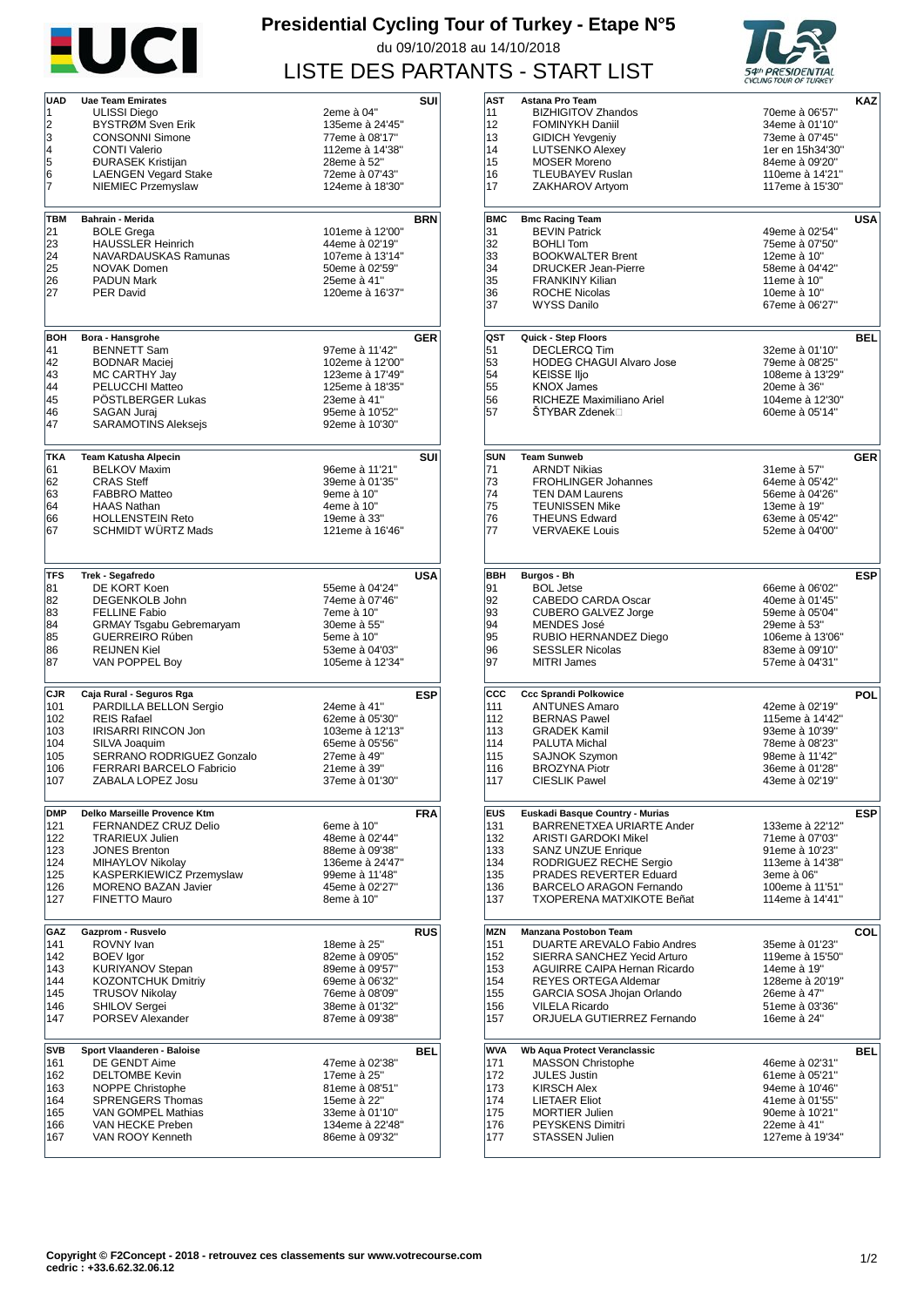| <b>WIL</b> | Wilier Triestina - Selle Italia |                 | ITA |
|------------|---------------------------------|-----------------|-----|
| 181        | <b>BEVILACQUA Simone</b>        | 129eme à 20'22" |     |
| 182        | <b>COLEDAN Marco</b>            | 132eme à 22'10" |     |
| 183        | <b>PACIONI Luca</b>             | 111eme à 14'38" |     |
| 184        | BERTAZZO Liam                   | 116eme à 15'08" |     |
| 185        | POZZATO Filippo                 | 109eme à 13'57" |     |
| 186        | ROSA Massimo                    | 118eme à 15'45" |     |
| 187        | <b>ZHUPA Eugert</b>             | 126eme à 19'34" |     |
|            |                                 |                 |     |

| TUR | <b>Turkish National Team</b> | TUR             |  |
|-----|------------------------------|-----------------|--|
| 191 | <b>ORKEN Ahmet</b>           | 85eme à 09'28"  |  |
| 192 | <b>BAKIRCI Nazim</b>         | 68eme à 06'31"  |  |
| 193 | ATALAY Muhammed              | 131eme à 22'08" |  |
| 194 | <b>BALKAN Onur</b>           | 80eme à 08'33"  |  |
| 195 | <b>AKDILEK Ahmet</b>         | 122eme à 17'34" |  |
| 196 | <b>SAMLI</b> Feritcan        | 130eme à 21'02" |  |
| 197 | <b>SAYAR Mustafa</b>         | 54eme à 04'06"  |  |
|     |                              |                 |  |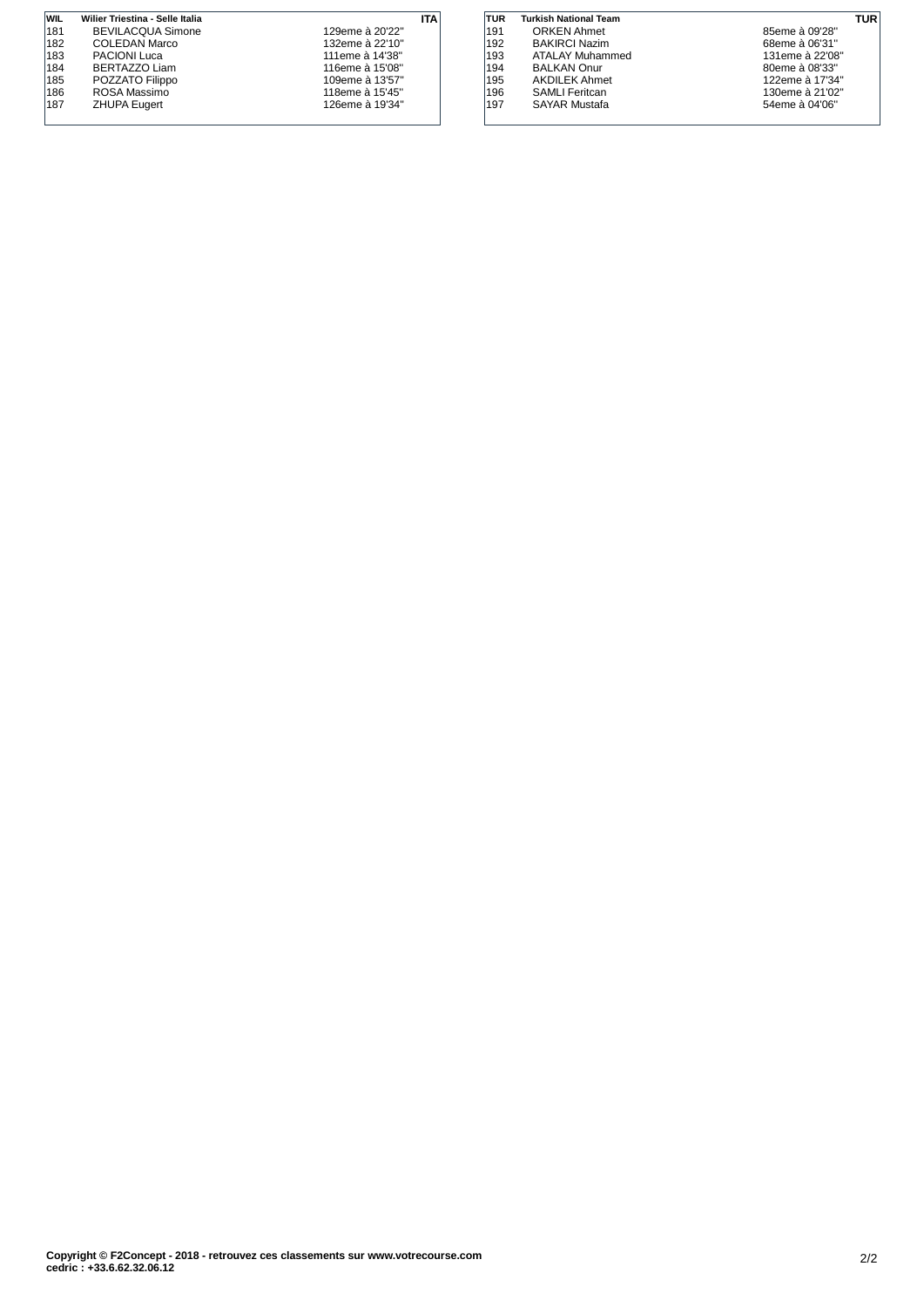# **GRILLE - GRID**

## **Etape - Stage** : 5 Turkish Cycling Federation

| Uae Team Emirates                  | ULISSI Diego<br>2eme à 04"(67)                                               | $\overline{2}$<br>BYSTRØM Sven Erik<br>135eme à<br>24'45"(517)         | 3<br><b>CONSONNI Simone</b><br>77eme à 08'17"(185)                                                                               | 4<br><b>CONTI Valerio</b><br>112eme à<br>14'38"(400)                      | 5<br><b>ĐURASEK Kristijan</b><br>28eme à 52"(169)                       | 6<br><b>LAENGEN Vegard</b><br>Stake<br>72eme à 07'43"(386)                      | 7<br><b>NIEMIEC</b><br>Przemyslaw<br>124eme à<br>18'30"(433)          |  |
|------------------------------------|------------------------------------------------------------------------------|------------------------------------------------------------------------|----------------------------------------------------------------------------------------------------------------------------------|---------------------------------------------------------------------------|-------------------------------------------------------------------------|---------------------------------------------------------------------------------|-----------------------------------------------------------------------|--|
| Astana Pro Team                    | 11<br><b>BIZHIGITOV</b><br>Zhandos<br>70eme à 06'57"(386)                    | 12<br>FOMINYKH Daniil<br>34eme à 01'10"(253)                           | 13<br><b>GIDICH Yevgeniy</b><br>73eme à 07'45"(211)                                                                              | 14<br><b>UTSENKO Alexey</b><br>1er en<br>15h34'30"(57)                    | 15<br><b>MOSER Moreno</b><br>84eme à 09'20"(422)                        | 16<br>110eme à<br>14'21"(297)                                                   | 17<br>TLEUBAYEV Ruslan   ZAKHAROV Artyom<br>117eme à<br>15'30"(365)   |  |
| Bahrain - Merida                   | 21<br><b>BOLE Grega</b><br>101eme à<br>12'00"(328)                           | 22                                                                     | 23<br><b>HAUSSLER Heinrich</b><br>44eme à 02'19"(239)                                                                            | 24<br>NAVARDAUSKAS<br>Ramunas<br>107eme à<br>13'14"(261)                  | 25<br>NOVAK Domen<br>50eme à 02'59"(307)                                | 26<br><b>PADUN Mark</b><br>25eme à 41"(238)                                     | 27<br>PER David<br>120eme à<br>16'37"(410)                            |  |
| <b>Bmc Racing Team</b>             | 31<br><b>BEVIN Patrick</b>                                                   | 32<br><b>BOHLI Tom</b><br>49eme à 02'54''(155) 75eme à 07'50''(169)    | 33<br><b>BOOKWALTER Brent</b><br>12eme à 10"(231)                                                                                | 34<br><b>DRUCKER</b><br>Jean-Pierre<br>58eme à 04'42"(109)                | 35<br><b>FRANKINY Kilian</b><br>11eme à 10"(230)                        | 36<br><b>ROCHE Nicolas</b><br>10eme à 10"(169)                                  | 37<br><b>WYSS Danilo</b><br>67eme à 06'27"(272)                       |  |
| Bora - Hansgrohe                   | 41<br><b>BENNETT Sam</b><br>97eme à 11'42"(133)                              | 42<br><b>BODNAR Maciej</b><br>102eme à<br>12'00"(340)                  | 43<br>MC CARTHY Jay<br>123eme à<br>17'49"(492)                                                                                   | 44<br>PELUCCHI Matteo<br>125eme à<br>18'35" (482)                         | 45<br>PÖSTLBERGER<br>Lukas<br>23eme à 41"(185)                          | 46<br>SAGAN Juraj<br>95eme à 10'52"(441)                                        | 47<br><b>SARAMOTINS</b><br>Aleksejs<br>92eme à 10'30"(434)            |  |
| Quick - Step Floors                | 51<br><b>DECLERCQ Tim</b><br>32eme à 01'10"(227)                             | 52                                                                     | 53<br>HODEG CHAGUI<br>Alvaro Jose<br>79eme à 08'25"(177)                                                                         | 54<br><b>KEISSE IIjo</b><br>108eme à<br>13'29"(421)                       | 55<br><b>KNOX James</b><br>20eme à 36"(249)                             | 56<br><b>RICHEZE</b><br>Maximiliano Ariel<br>104eme à<br>12'30"(167)            | 57<br>ŠTYBAR Zdenek<br>60eme à 05'14"(265)                            |  |
| Team Katusha Alpecin               | 61<br><b>BELKOV Maxim</b>                                                    | 62<br><b>CRAS Steff</b><br>96eme à 11'21''(454) 39eme à 01'35''(160)   | 63<br>FABBRO Matteo<br>9eme à 10"(163)                                                                                           | 64<br><b>HAAS Nathan</b><br>4eme à 10"(62)                                | 66<br><b>HOLLENSTEIN Reto</b><br>19eme à 33"(108)                       | 67<br>SCHMIDT WÜRTZ<br>Mads<br>121eme à<br>16'46"(411)                          |                                                                       |  |
| <b>Team Sunweb</b>                 | 71<br><b>ARNDT Nikias</b><br>31eme à 57"(129)                                | 73<br><b>FROHLINGER</b><br>Johannes<br>64eme à 05'42"(283)             | 74<br><b>TEN DAM Laurens</b><br>56eme à 04'26"(336)                                                                              | 75<br><b>TEUNISSEN Mike</b><br>13eme à 19"(113)                           | 76<br><b>THEUNS Edward</b>                                              | 77<br><b>VERVAEKE Louis</b><br>33eme à 05'42"(160) 52eme à 04'00"(192)          |                                                                       |  |
| Trek - Segafredo                   | 81<br>DE KORT Koen                                                           | 82<br>DEGENKOLB John<br>55eme à 04'24"(254) 74eme à 07'46"(137)        | 83<br><b>FELLINE Fabio</b><br>7eme à 10"(126)                                                                                    | 84<br><b>GRMAY Tsgabu</b><br>Gebremaryam<br>30eme à 55"(261)              | 85<br>GUERREIRO Rúben<br>5eme à 10"(103)                                | 86<br><b>REIJNEN Kiel</b><br>53eme à 04'03"(236)                                | 87<br>VAN POPPEL Boy<br>105eme à<br>12'34"(365)                       |  |
| Burgos - Bh                        | 91<br><b>BOL Jetse</b><br>66eme à 06'02"(239)                                | 92<br>CABEDO CARDA<br>Oscar                                            | 93<br><b>CUBERO GALVEZ</b><br>Jorge<br>40eme à 01'45"(249) 59eme à 05'04"(276)                                                   | 94<br>MENDES José<br>29eme à 53"(195)                                     | 95<br><b>RUBIO HERNANDEZ</b><br>Diego<br>106eme à<br>13'06"(322)        | 96<br><b>SESSLER Nicolas</b>                                                    | 97<br>MITRI James<br>83eme à 09'10"(403) 57eme à 04'31"(300)          |  |
| Caja Rural - Seguros Rga           | 101<br>PARDILLA BELLON<br>Sergio<br>24eme à 41"(232)                         | 102<br><b>REIS Rafael</b><br>62eme à 05'30"(169)                       | 103<br><b>IRISARRI RINCON</b><br>Jon<br>103eme à<br>42'13"(280)                                                                  | 104<br>SILVA Joaquim<br>65eme à 05'56"(346)                               | 105<br><b>SERRANO</b><br><b>RODRIGUEZ</b><br>Gonzalo<br>27eme à 49"(89) | 106<br><b>ERRARI BARCELO</b><br>Fabricio<br>21eme à 39"(191)                    | 107<br>ZABALA LOPEZ<br>Josu<br>37eme à 01'30"(267)                    |  |
| Ccc Sprandi Polkowice              | 111<br><b>ANTUNES Amaro</b><br>42eme à 02'19"(102)                           | 112<br><b>BERNAS Pawel</b><br>115eme à<br>14'42"(447)                  | 113<br><b>GRADEK Kamil</b>                                                                                                       | 114<br>PALUTA Michal<br>93eme à 10'39"(405) 78eme à 08'23"(325)           | 115<br><b>SAJNOK Szymon</b><br>98eme à 11'42"(228)                      | 116<br><b>BROZYNA Piotr</b><br>36eme à 01'28"(241)                              | 117<br><b>CIESLIK Pawel</b><br>43eme à 02'19"(188)                    |  |
| Delko Marseille Provence<br>Ktm    | 121<br>FERNANDEZ CRUZ<br>Delio<br>6eme à 10"(103)                            | 122<br><b>TRARIEUX Julien</b>                                          | 123<br><b>JONES Brenton</b><br>48eme à 02'44"(113) 88eme à 09'38"(290)                                                           | 124<br>MIHAYLOV Nikolay<br>136eme à<br>24'47" (503)                       | 125<br><b>KASPERKIEWICZ</b><br>Przemyslaw                               | 126<br><b>MORENO BAZAN</b><br>Javier<br>99eme à 11'48"(241) 45eme à 02'27"(321) | 127<br>FINETTO Mauro<br>8eme à 10"(146)                               |  |
| Euskadi Basque Country -<br>Murias | 131<br><b>BARRENETXEA</b><br><b>URIARTE Ander</b><br>133eme à<br>22'12"(513) | 132<br>ARISTI GARDOKI<br>Mikel                                         | 133<br><b>SANZ UNZUE</b><br>Enrique<br>71eme à 07'03"(279) 91eme à 10'23"(202)                                                   | 134<br><b>RODRIGUEZ</b><br><b>RECHE Sergio</b><br>113eme à<br>14'38"(451) | 135<br><b>PRADES</b><br>REVERTER Eduard<br>3eme à 06"(59)               | 130<br><b>BARCELO ARAGON</b><br>Fernando<br>100eme à<br>41'51"(381)             | 137<br><b>TXOPERENA</b><br>MATXIKOTE Beñat<br>114eme à<br>14'41"(328) |  |
| Gazprom - Rusvelo                  | 141<br>ROVNY Ivan<br>18eme à 25"(167)                                        | 142<br><b>BOEV</b> Igor                                                | 143<br><b>KURIYANOV Stepan</b><br>82eme à 09'05"(304) 89eme à 09'57"(333)                                                        | 144<br>KOZONTCHUK<br>Dmitriy<br>69eme à 06'32"(378)                       | 145<br><b>TRUSOV Nikolay</b>                                            | 146<br>SHILOV Sergei<br>76eme à 08'09''(344) 38eme à 01'32''(185)               | 147<br>PORSEV Alexander<br>87eme à 09'38"(225)                        |  |
| Manzana Postobon Team              | 151<br>DUARTE AREVALO<br>Fabio Andres<br>35eme à 01'23"(298)                 | 152<br>SIERRA SANCHEZ<br>Yecid Arturo<br>119eme à<br>15'50"(418)       | 153<br><b>AGUIRRE CAIPA</b><br>Hernan Ricardo<br>14eme à 19"(198)                                                                | 154<br><b>REYES ORTEGA</b><br>Aldemar<br>128eme à<br>20'19"(333)          | 155<br><b>GARCIA SOSA</b><br>Jhojan Orlando<br>26eme à 47"(160)         | 156<br><b>VILELA Ricardo</b><br>51eme à 03'36"(198)                             | 157<br>ORJUELA<br><b>GUTIERREZ</b><br>Fernando<br>16eme à 24"(269)    |  |
| Sport Vlaanderen - Baloise         | 161<br>DE GENDT Aime<br>47eme à 02'38"(249)                                  | 162<br><b>DELTOMBE Kevin</b><br>17eme à 25"(100)                       | 163<br>NOPPE Christophe<br>81eme à 08'51"(207)                                                                                   | 164<br><b>SPRENGERS</b><br>Thomas<br>15eme à 22"(176)                     | 165<br>VAN GOMPEL<br>Mathias<br>33eme à 01'10"(246)                     | 166<br>VAN HECKE Preben<br>134eme à<br>22'48" (466)                             | 167<br>VAN ROOY Kenneth<br>86eme à 09'32"(239)                        |  |
| Wb Aqua Protect<br>Veranclassic    | 171<br><b>MASSON Christophe</b>                                              | 172<br><b>JULES Justin</b>                                             | 173<br><b>KIRSCH Alex</b><br>46eme à 02'31"(185) 61eme à 05'21"(182) 94eme à 10'46"(418) 41eme à 01'55"(185) 90eme à 10'21"(267) | 174<br><b>LIETAER Eliot</b>                                               | 175<br>MORTIER Julien                                                   | 176<br><b>PEYSKENS Dimitri</b><br>22eme à 41"(113)                              | 177<br>STASSEN Julien<br>127eme à<br>19'34"(496)                      |  |
| Wilier Triestina - Selle Italia    | 181<br><b>BEVILACQUA</b><br>Simone<br>129eme à<br>20'22"(476)                | 182<br>COLEDAN Marco<br>132eme à<br>22'10"(486)                        | 183<br>PACIONI Luca<br>111eme à<br>14'38"(246)                                                                                   | 184<br><b>BERTAZZO Liam</b><br>116eme à<br>15'08"(422)                    | 185<br>POZZATO Filippo<br>109eme à<br>13'57" (444)                      | 186<br>ROSA Massimo<br>118eme à<br>15'45" (454)                                 | 187<br><b>ZHUPA Eugert</b><br>126eme à<br>19'34"(460)                 |  |
| <b>Turkish National Team</b>       | 191<br><b>ORKEN Ahmet</b>                                                    | 192<br><b>BAKIRCI Nazim</b><br>85eme à 09'28"(178) 68eme à 06'31"(338) | 193<br><b>ATALAY Muhammed</b><br>131eme à<br>22'08"(486)                                                                         | 194<br><b>BALKAN Onur</b><br>80eme à 08'33"(345)                          | 195<br><b>AKDILEK Ahmet</b><br>122eme à<br>17'34"(427)                  | 196<br>SAMLI Feritcan<br>130eme à<br>21'02"(497)                                | 197<br><b>SAYAR Mustafa</b><br>54eme à 04'06"(293)                    |  |